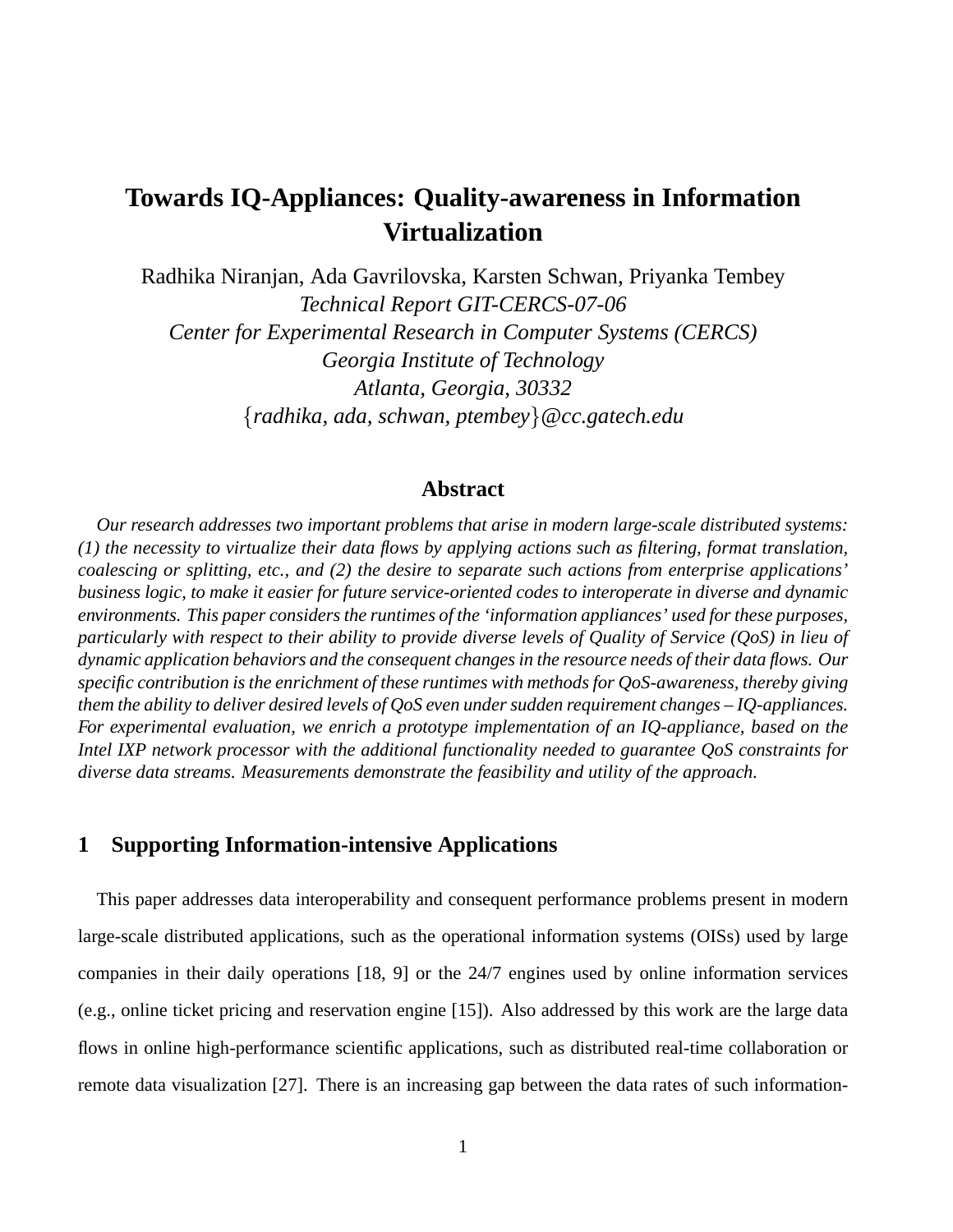intensive applications and the ability of general purpose platforms to efficiently access and manipulate that data, in addition to performing the many application-specific tasks required of these processors. To deal with this issue, it has been shown useful to associate with such platforms specialized 'information appliances', which are software components running on separable, potentially custom infrastructures that carry out tasks pertaining to data interoperability, tracking data movements and evaluating them, etc., simple examples including firewalls or intrusion detection engines. By separating such actions from the basic business logic executed by applications, it then becomes possible to dynamically add new data-centric services, to meet the needs of additional data streams or to deal with new types of data, and to dynamically manage how data streams are manipulated.

Entire businesses are based on the 'appliance' model explained above, serving specific application communities, such as the medical form conversions necessary in hospital and insurance settings, or ensuring the efficient and flexible distribution of data in wide area settings [22]. In this paper, we focus on the 'network-near' class of such appliances, which are able to execute selected data processing actions 'close' to the network itself, thereby not imposing unnecessary data movement overheads and associated memory loads on the machines that run business logic. Examples of such appliances range from firewalls and NAT boxes, to appliances for deep-packet processing, such as content-based load balancers, or units which perform select crypto- or XML-related functionality. A custom appliance used by one of our industry partners in the OIS domain extracts incoming data messages and reformats them in the internal binary data representation [18]. Examples in a search engine context are an appliance performing request load balancing across the engine's many cluster servers, or one that merges generated ticket pricing information with customized DoubleClick advertising based on current user profiles [21]. In all such cases, the purpose of these appliances is essentially, to 'virtualize' some original data stream [24], by manipulating the stream and/or creating a new stream with content suitable for some application-specific purpose.

Given the examples described above, it is not surprising that many modern enterprise systems contain separate racks of custom boxes, termed 'barnacles' in [19], each of which serves some distinct purpose. Recent industry efforts aim to consolidate this 'appliance' space, for the same power/space/increased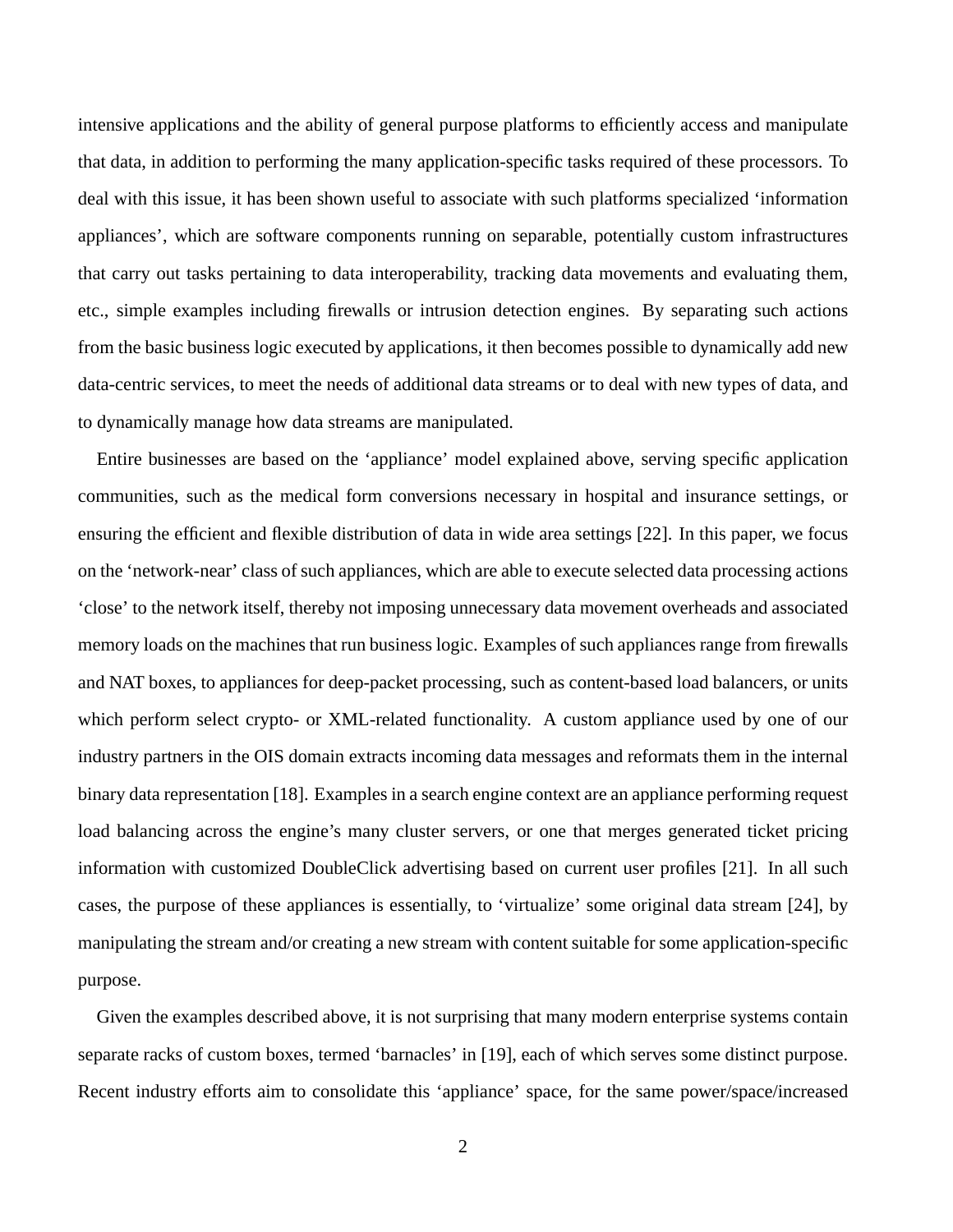utilization arguments that have been driving virtualization technologies for host systems or in the network domain [17], and targeting a limited set of 'deep-packet' processing functions. Contributing to this trend, the general objective of our research is to *better understand the platform capabilities required for customizable, flexible information appliances, on top of which multiple distinct data manipulation services can be simultaneously and dynamically instantiated* [13, 8, 21]. The more specific objective pursued in this paper is to *make such appliances quality-aware*, that is, to enable them to offer (1) distinct quality levels for separate data flows, in order to maintain end-to-end QoS requirements, while at the same time, (2) efficiently utilizing aggregate platform resources.

Quality awareness is difficult to implement for several reasons. First, since it is hard, if not impossible, to statically assess the dynamic resource requirements of a certain data flow and the content-based services that operate on it, due to data-dependencies in services, static specifications have to be enhanced with runtime monitoring and assessment techniques [10]. Second, the fixed up-front partitioning of the resources is not typically feasible, as it must be based on worst case predictions and will therefore, result in low overall resource utilization. Worse, it may prevent a select application-flow or service to deliver adequate performance under increased demand, although the platform may have abundance of unused resources. Third, there may be runtime changes in the parameters that most significantly impact the quality levels experienced by a certain application flow, because these may depend on the specific application-level processing being performed and the associated quality attributes of interest (e.g., throughput vs. response time).

The specific goal of the work described in this paper is to provide a suitable basis for diverse domainspecific implementations of quality-aware information appliances, which henceforth, we term IQ-appliances. Specifically, we describe *an architecture for IQ-appliances and their runtimes*, the latter providing the basic support for flexible online monitoring, resource allocation, and adaptation needed by higher level quality management methods. Such runtime functionality makes it easy (i) to dynamically change how distinct data flows are mapped to platform resources, the goal being to adapt these mappings to better meet current flow constraints with available resources, and (ii) to drive these changes with applicationlevel quality notions. The runtime's API can be used by applications (iii) to respond to dynamic changes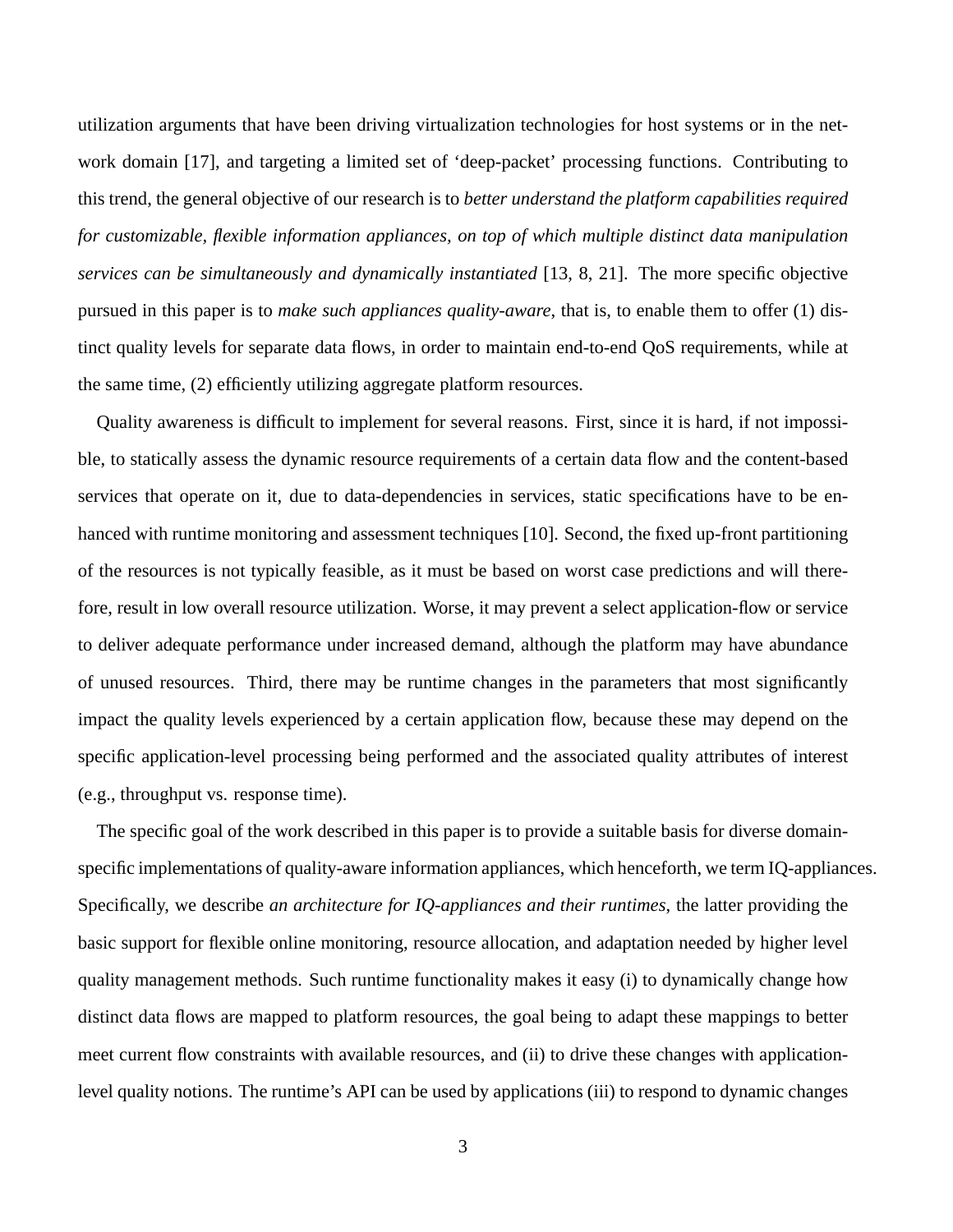in an application specific manner and (iv) to provide the runtime with information useful for further specialization.

In summary, the main contributions of this paper are the following. We propose mechanisms that can be used to provide dynamic quality of service guarantees to applications and discuss its capabilities, including methods for continuous monitoring and configuration state management. We argue that these constitute a sufficient basis for runtime methods for data stream adaptation. We describe the realization of these mechanisms in the context of a prototype implementation of an IQ-appliance developed in our research, using the IXP network processor. Measurements of the prototype demonstrate the feasibility and utility of these 'IQ' capabilities of future information appliances. Specific experimental results concern the overheads of effective stream scheduling and the ability to dynamically adjust the appliance-level resources used by certain information streams. Current results assume that different quality properties are associated with different virtual flows passing through the appliance, but this may be generalized to differentiate different sub-streams or types of data within a single stream, as well.

*Remainder of paper.* The remainder of this paper is organized as follows. Section 2 describes the basic functionally and runtime support needed quality-aware information appliances – IQ-appliances. Next, we describe an appliance prototype based on the Intel IXP2400 network processing platform. Section 4 presents measurement results and their analysis. A brief summary of related work, concluding remarks, and future work constitute the next two sections.

## **2 IQ-Appliances: Supporting Dynamic Information Flows**

#### 2.1 Basic Concepts

We define an *IQ-appliance* as an information appliance that is able to support differentiated quality levels for distinct application-level data flows, where resource requirements may differ across flows and where each such flow may be virtualized via associated processing actions. To realize such flows, the appliance must implement the following abstractions:

• An *IQ-flow* is an abstraction for a collection of packets or application-level *data items* that can be classified according to some set of predicates. For instance, an IQ-flow may be all network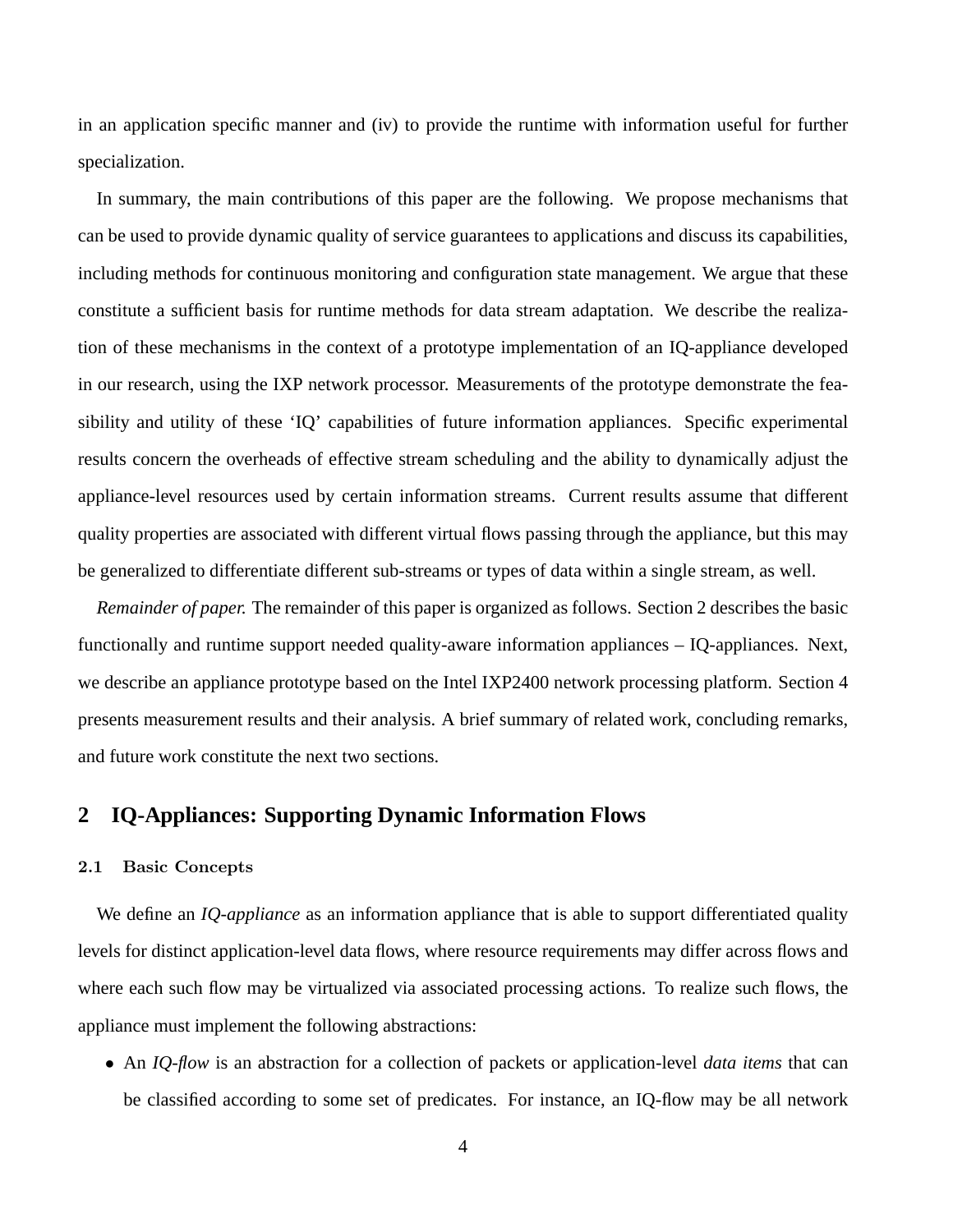traffic associated with a certain virtual machine and identified via some virtual identifier (e.g., as supported in protocols like SCTP), or it may be a collection of all application-level data items of a certain type and with a common destination address. An example of the latter is the virtualization of a stream of business events prior to sharing them with an entity external to the company, which involves extracting company-sensitive information and reformatting them into some standard format like XML.

- A *data item* in a flow may correspond to a single or some collection of application-level messages, but it must be fully contained within a single flow and within a limited time window.
- Arbitrary processing actions, *IQ-handlers*, may be associated with each IQ-flow and applied to each data item, ranging from simple data forwarding, replication, or filtering actions, to more complex format translation, parsing, or content down-sampling operations. Examples of the latter include compression in media flows [26] and element selection in remote data visualization [27].
- A flow can specify lower bounds for QoS, which requires the IQ-appliance's runtime to provide certain minimum resource levels, independent of momentary spikes in data rates or in the amounts of processing required by other flows. Our current implementation provides such minimum guarantees, but leaves it to operating systems or applications to provide higher level methods for admission control.

We note that typically, there is substantial flexibility in how IQ-appliance resources may be allocated. For instance, runtime resources beyond those required for lower bound guarantees can be shared so as to first address the quality requirements of the highest priority or most critical flows. Experiments with different strategies for prioritization appear in Section 4 below.

#### 2.2 Hardware Assumptions

Before describing the basic architecture of an IQ-appliance and its specific runtime components evaluated in this paper, we first digress by describing in more detail some of the assumptions we make about the hardware on which IQ-appliances run.

An IQ-appliance must deal with multiple information flows and for each flow, it must execute application-

5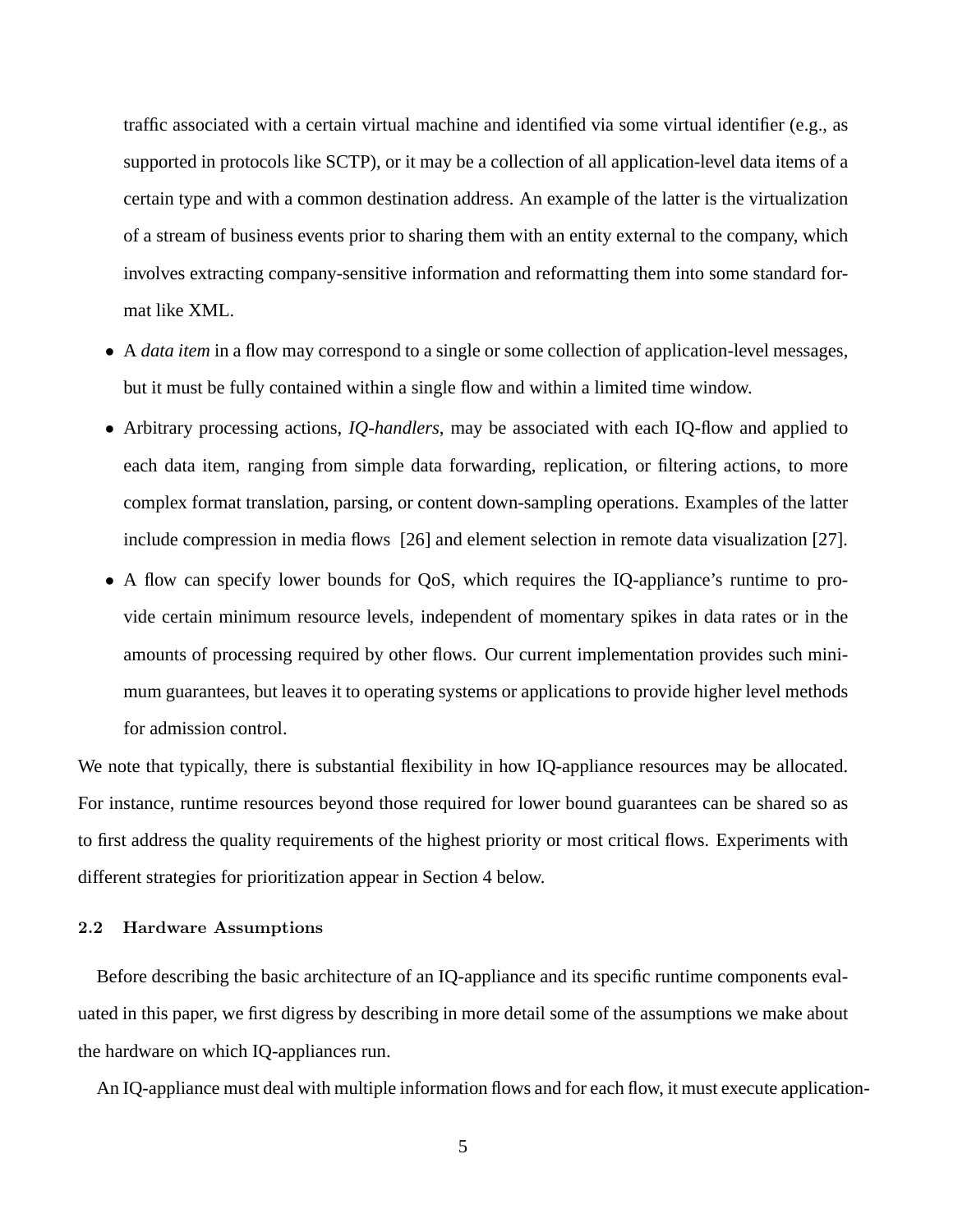specified operations, potentially applied to each of the flow's data items. The highly parallel nature of such processing indicates the need for many different processing cores capable of performing a range of processing actions or execute entire chains of transformations, for many concurrent flows. Modern network processors [11] have such capabilities, albeit in many cases, with some limitations in terms of the processing actions they can carry out (e.g., no floating point support, limited state per operation, etc.). We dimiss the use of parallel ASIC platforms, since that would negate the commoditization argument advanced in the introduction of this paper. Instead, we assume an appliance architecture similar to those present in current multicore machines, where parallel processing cores have access to shared memory, with a memory hierarchy that ranges from faster and smaller on chip memory (e.g., for maintaining per flow state, or runtime configuration parameters), to larger and slower off-chip memory for storing flow data. Concerning processing, it is reasonable to assume that information appliances will have certain accelerators for frequently executed communication functions, such as protocol processing, hash units for operations like classification, or even cryptographic support. IQ-appliances leverage the presence of such accelerators for application-specific transformations applied to data 'in transit' through the appliance [20].

Finally, while the bulk of the platform's computational resources are designated for fast path processing of different application flows, we assume the existence of a designated control context (e.g., a hardware thread, or a dedicated control processor), which has access to all of the platform's resources and can execute management and reconfiguration functionality. This is a reasonable assumption given the now ubiquitous presence of such management processors in bladeservers, for cluster machines, and for local area compute infrastructures [23].

### 2.3 IQ-Appliances: Software and Hardware Architecture

Figure 1 illustrates the main runtime components of an IQ-appliance, summarized as follows: *Networking Services* – encapsulates tasks related to packet receipt (Rx) and transmission (Tx) and basic protocol-level functionality, such as fragmentation and reassembly.

*Classification / Pattern Matching* – enables flexible matching of incoming packets into flows, where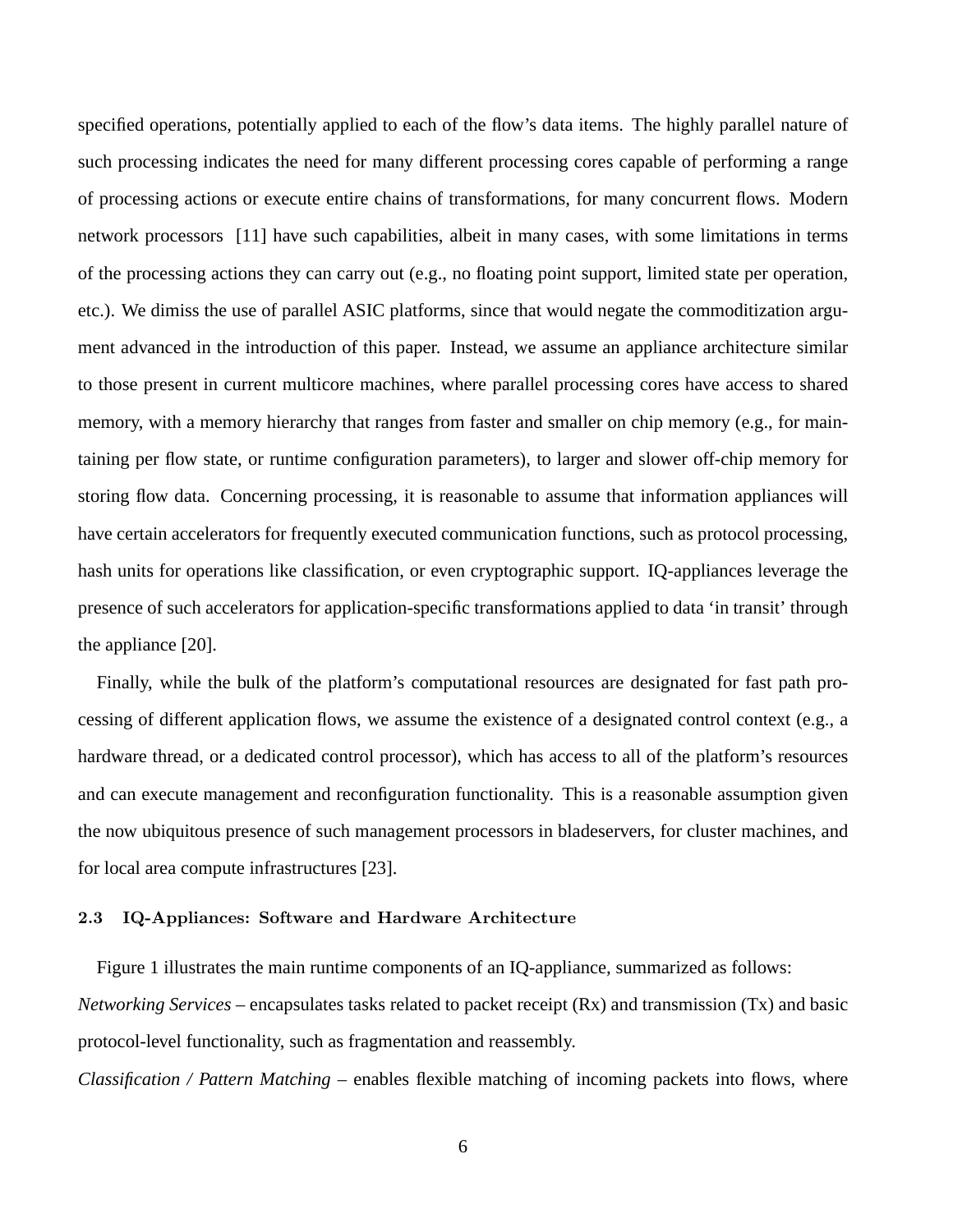



flows may be described by their network-level parameters, such as source and destination IP addresses, virtual flow identifiers, or higher-level information contained into application-level headers, such as data type, or even application-level content.

*Queuing (Buffering)* – provides functionality to create and manage coordinated access to *buffers of application data* (i.e., packet payload), as well as *metadata queues* (i.e., handles for packet buffers containing header information). These shared memory buffers are the main mechanism for communication among different processing elements on the platform.

*Information Handling* – in order to enable the per flow execution of arbitrary application-specific functionality and to perform various transformation or filtering/forwarding actions based on flow data, the runtime provides a collection of resources (hardware or software contexts) for the execution of application provided handlers. It is the runtime's responsibility to correctly associate data events from their queues to the appropriate handler. These mappings are maintained in per flow configuration state; they can be dynamically modified.

*Scheduling* – a set of processing contexts (i.e., threads and/or cores) dedicated to moving processed data from the corresponding data buffers to the shared transmission resources (i.e., threads executing the Tx code and accessing the shared network ports). Similar services can be used to coordinate access to other shared resources, such as crypto units. The exact manner in which the scheduling contexts (or cycles)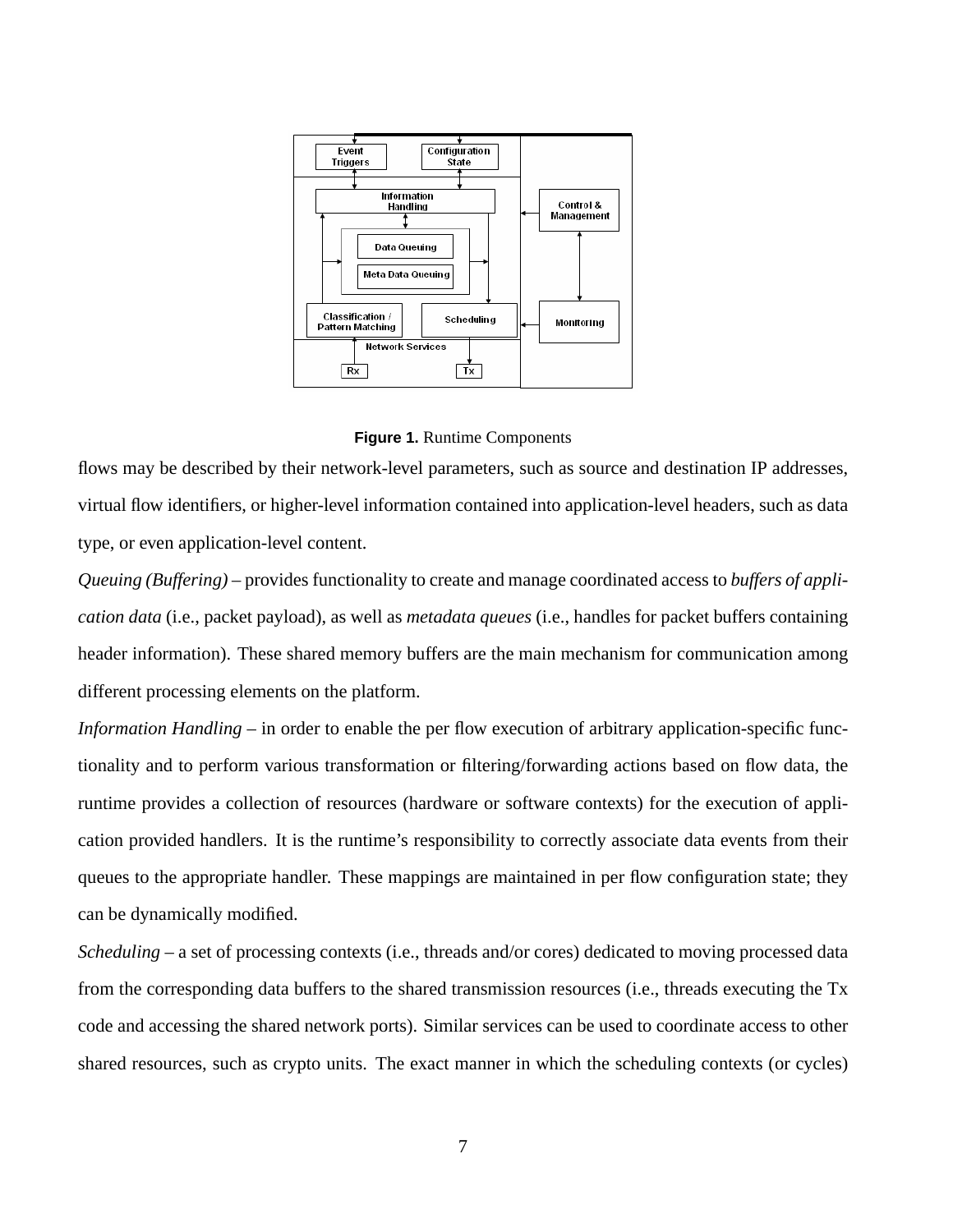are allocated to individual flows depends upon the current platform configuration state.

*Monitoring* – a collection of monitoring "knobs" that can be turned on or off, or whose frequency can be adjusted. These can be used to collect in a predetermined location, information about the current platform state, from individual queue lengths, to per-flow packet delays, etc.

*Configuration State* – a description of the current values of all of the runtime's configurable parameters, such as the fields used in the classification process, the number of buffer queues, number of cycles or threads dedicated to servicing a particular queue, monitoring behavior, etc.

*Control & Management* – a separate control entity, which is a software thread or a dedicated control context that is responsible for interaction with external application components and with the management infrastructure and for mapping the externally specified policies or quality requirements into concrete platform configurations. This is done in a manner that is safe with respect to the current runtime operations (i.e., to obtain currently held locks, to prevent inconsistent state of data currently processed, etc.). The actual nature of these mappings is not the focus of this paper and will be further investigated in future work. Finally, due to resource limitations on the physical appliance platform, the control and management functionality may be partially executed on an *external, general-purpose, configuration core*.

*Event Triggers* – the runtime can generate events associated with different states or changes in operating conditions, such as data rates, queue lengths, etc., with which application-specific response handlers can be associated. For instance, under high load conditions, a low priority flow may choose to apply its custom data handler, rather than letting the runtime drop arbitrary data packets due to buffer overflow.

As illustrated in Figure 1, once classified, data may be immediately enqueued for later processing, or it may immediately be passed for information handling. This implies that the runtime supports *pre-queuing* data handling, for instance, so as to filter out unneeded data before any loads are placed on the platform's memory subsystem. Similarly, we support *post-queuing* data handling, needed for instance to inline certain data manipulations jointly with the transmission-related operations, as in packet and/or header compression to meet throughput levels available on a lower speed link, or to facilitate link fragmentation and interleaving to prevent large packets from causing head of line blocking for delay sensitive data.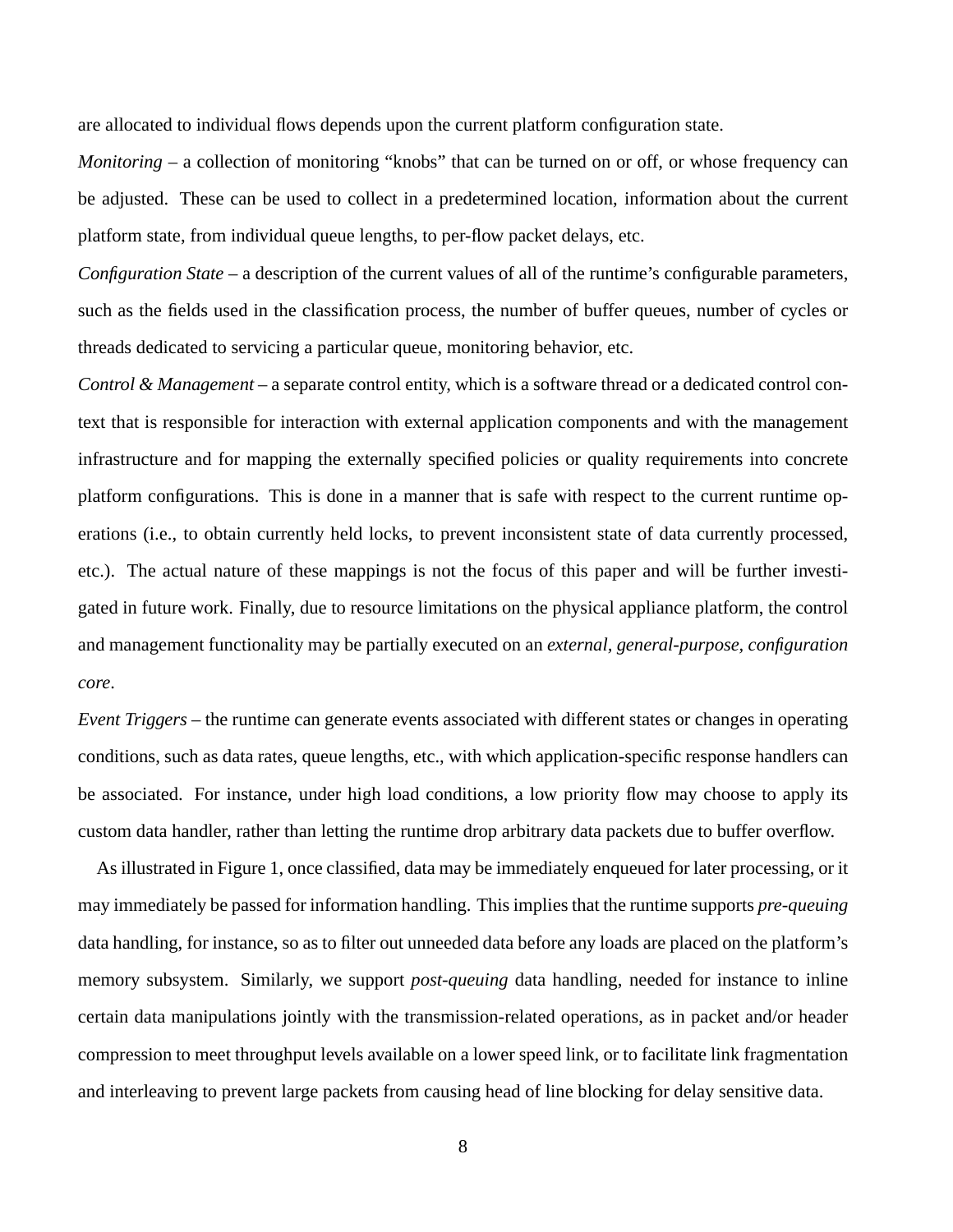The ability to apply in-transit arbitrary application handlers has been shown useful in previous work [7, 6]. Toward this end, we represent application-specific processing codes as lightweight IQ-flow handlers, which can be efficiently applied to data at various points in the data path as it traverses the network. One of the key properties of these handlers is their ability to efficiently interpret, access, and manage the layout of application-level data and the contents of its fields across a set of network packets, i.e., a data unit. A requirement imposed on IQ-flow handlers is that the runtime exposes an API that can provide information about the behavior these application-provided codes, such as instruction counts, need for special purpose hardware, whether they are CPU or I/O bound, etc. Such *IQ-flow handler profiles* can be used to further optimize runtime behavior. We are not concerned with how this information is obtained, but there are multiple options. One option relies on the tool chain used to create handlers. Another option is to have the runtime maintain monitors and counters to extract these characteristics of its various loads. Further discussion of IQ-flow handlers appears in [2].

#### 2.4 Dynamic Platform Resource Management

Next, we describe the set of mechanisms and accompanying data structures needed to permit the dynamic management of platform resources and their use for servicing different IQ-flows. The basis for supporting dynamic resource management lies in the following platform capabilities: (1) flexible and configurable monitoring of platform parameters, (2) rich configurationation state regarding a range of runtime properties, and (3) the ability to perform dynamic platform resource allocation.

*Resource management points.* Our approach to enabling dynamic platform resource allocation is to enrich the datapath with Resource Management (RM) points. These are execution points in the fast path where it is safe to perform reconfiguration operations, e.g., at data item boundaries. At RM points, individual threads/cores participating in the fast path data processing inspect the configuration state (on a per thread basis) to determine the set of actions in which they should be involved. Examples include (i) determining monitoring frequency and the platform parameters to be monitored, (ii) the IQ-handlers to be invoked for particular data items, (iii) the data queue to be serviced based on QoS agreements and scheduling policy, etc.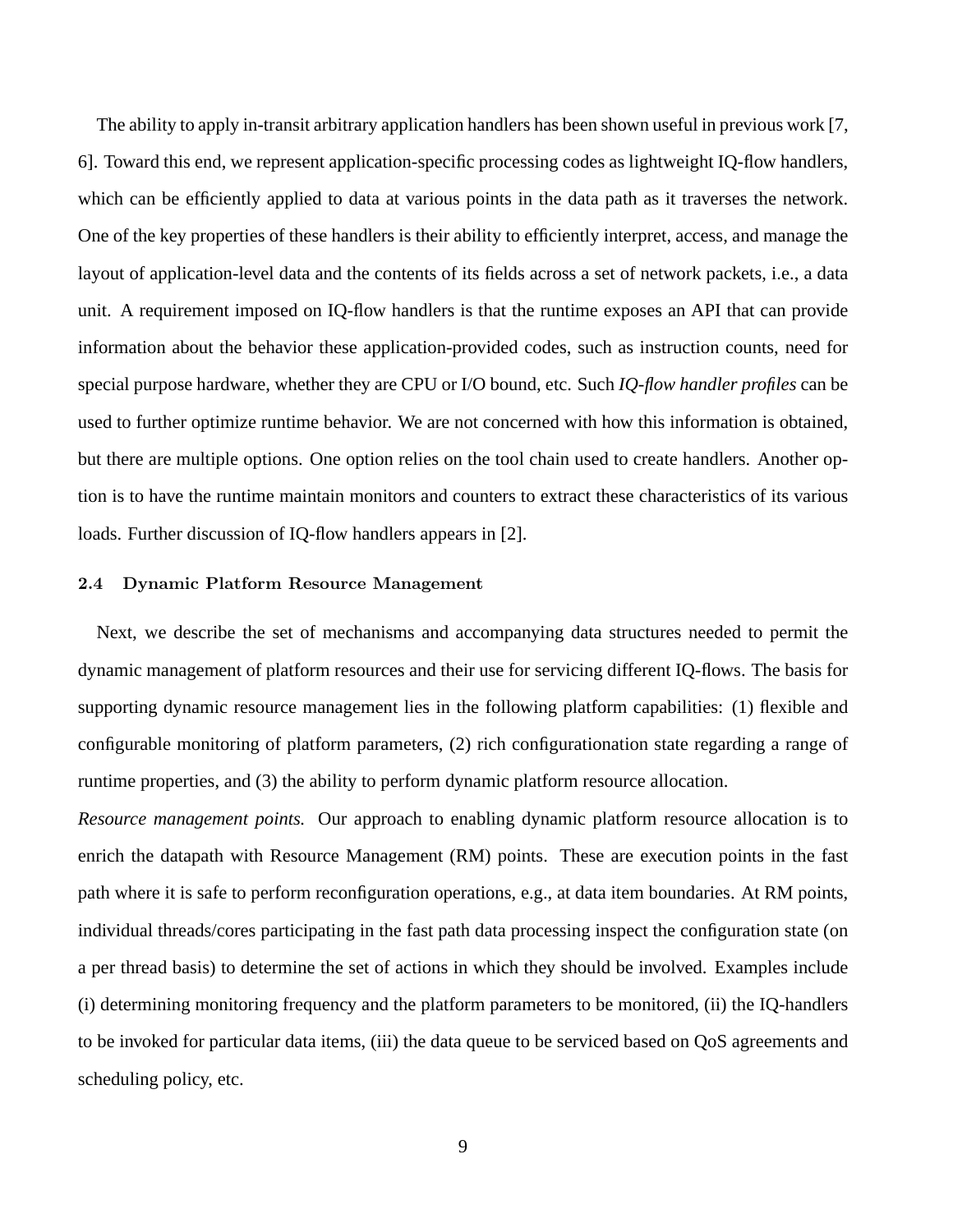*Configuration state.* Platform-resident configuration state is used for multiple purposes. First, it can represent individual flows and the processing functionality associated with flow data, i.e., classification of incoming data messages into appropriate platform queues, and invocation of corresponding IQ-handlers. Second, it is used to allocate platform resources to individual flows. Specifically, at RM points, each processing context (i.e., thread), inspects its configuration state to determine which flow (i.e., queue) or set of flows it should service next. In order to minimize the overheads encountered during this operation, we assume that in the case of multiple flows, these are already ordered according to their priority by the external configuration core. Finally, portions of the configuration state describe the platform monitoring functionality – the concrete set of platform parameters to be monitored, and the frequency with which their values are to be inspected.

This state is organized as global, per-flow, and per-thread tables. Access to the appropriate state components is enabled either by static offsets (for static global or per-thread data structures), or via a flexible and configurable classification process. Such a classification mechanism is necessary to map variable length flow descriptors that may span network-headers (i.e., source and destination IP addresses) or application-headers (i.e., binary format descriptors) to a fixed, smaller-bit size unique identifier. The ability to provide flexible classification like this lies in the selection of parameters to the hash function polynomial, the details of which are not the focus of this paper.

Clearly, efficient access to various components of this state is of critical importance to platform performance. Due to its potential size, it is important to realize that it may not be feasible to maintain all of this state in fast, on-chip memory. Instead, we rely on distributing state components along the memory hierarchy on the target hardware platforms (see Section 2.2), and dynamically placing state components in appropriate memories. A specific example are the large classification tables all of which cannot reside in fast memory at all times. To accommodate this fact, we extend the platform-level flow identifier with location attributes that identify current table location.

*Configurable monitoring.* Performance information, either regarding the appliance platform overall, or regarding individual per-flow service levels, can be extracted from a range of runtime parameters, such as core CPU utilization, device Rx/Tx rates, or queue lengths. The exact values to be monitored are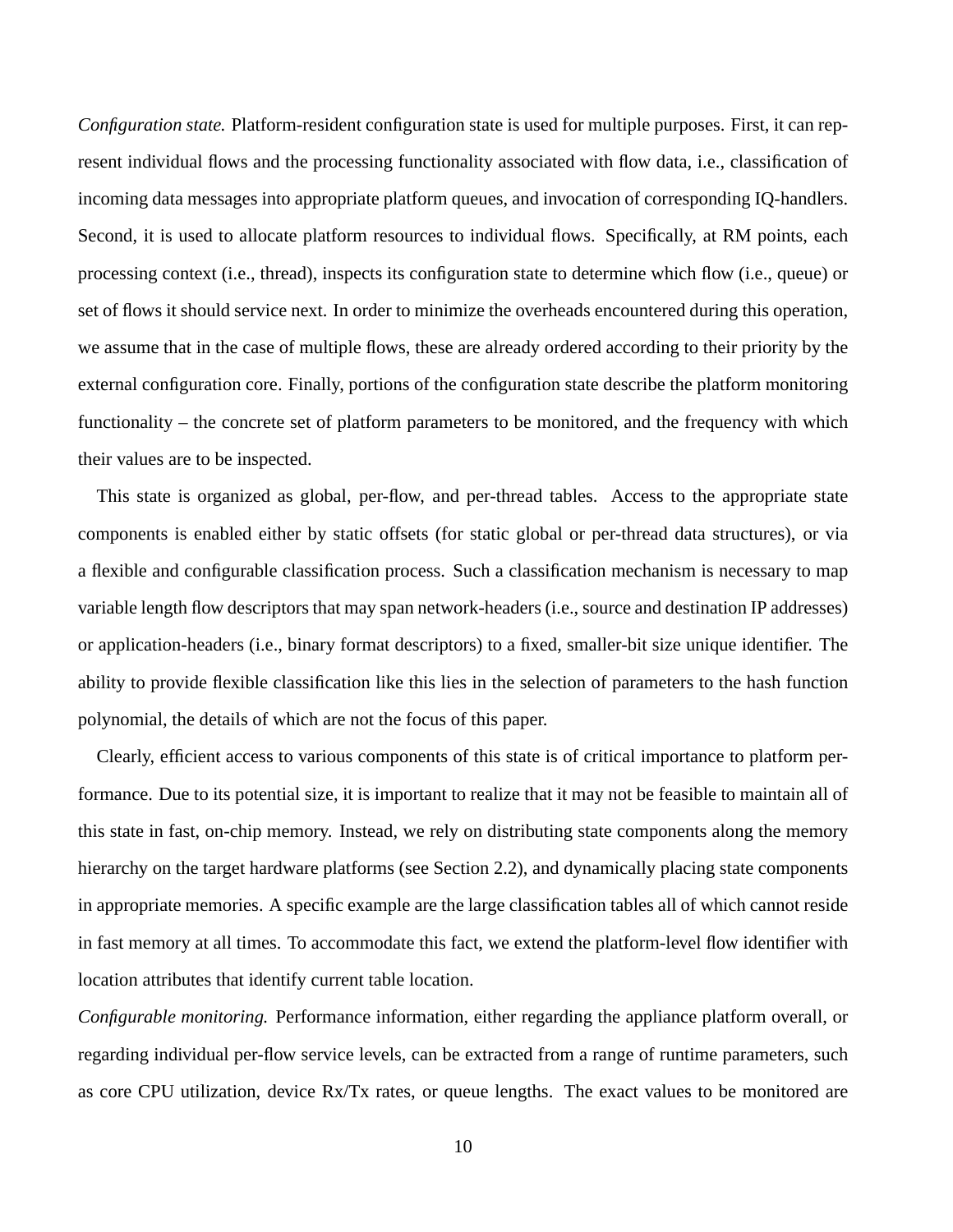described in a subset of the configuration state, along with the frequency of this operation. Monitoring is a distributed mechanism, in that each core monitors the above mentioned values separately, and updates the corresponding resource state entries accessible from the control core.

*Consistent operation.* Changes in configuration state may be driven by external action – pushed onto the appliance platform through the external configuration core, or as a result of runtime changes. The control core is involved in pushing the state updates to their appropriate locations in the configuration state, and through the use of efficient bitwise locking scheme, to ensure consistency with respect to fast path flow processing.

*Further optimizations.* Our prior work has demonstrated the feasibility and utility of dynamic code swapping [13]. While in the current approach, the runtime actions are interpreted by accessing corresponding state elements, we acknowledge the utility of dynamically hotswapping new instruction store contents, and executing customized generated code. This results in additional performance benefits due to elimination repeated memory accesses.

### **3 Implementation Detail**

We next describe in more detail a concrete realization of an OoS-aware information appliance.

**Intel IXP2xxx Network Processors.** Our prototype implementation is based on the Intel IXP2400 network processors, attached to standard Linux-based hosts. As with other such platforms, the key attribute of the Intel 2400 is the presence of multiple on-board processing engines, termed microengines, which can be organized in arbitrary manner to perform certain tasks. Important features of the IXP2400 architecture include: (1) specialized hardware support for network operations, (2) eight 8-way multithreaded microengines for data movement and processing, (3) a Linux-based Xscale core for management and other functions, (4) a rich memory hierarchy including fast on-chip local (i.e., per microengine) and global scratchpad memory, as well as 128MB of off-chip SRAM and 256MB of DRAM. For more detailed information on the IXP2400, we refer the reader to [12].

**IXP2400 as a QoS-aware Information Appliance.** The realization of the appliance prototype and the accompanying resource management mechanisms described in Section 2 can be summarized as follows.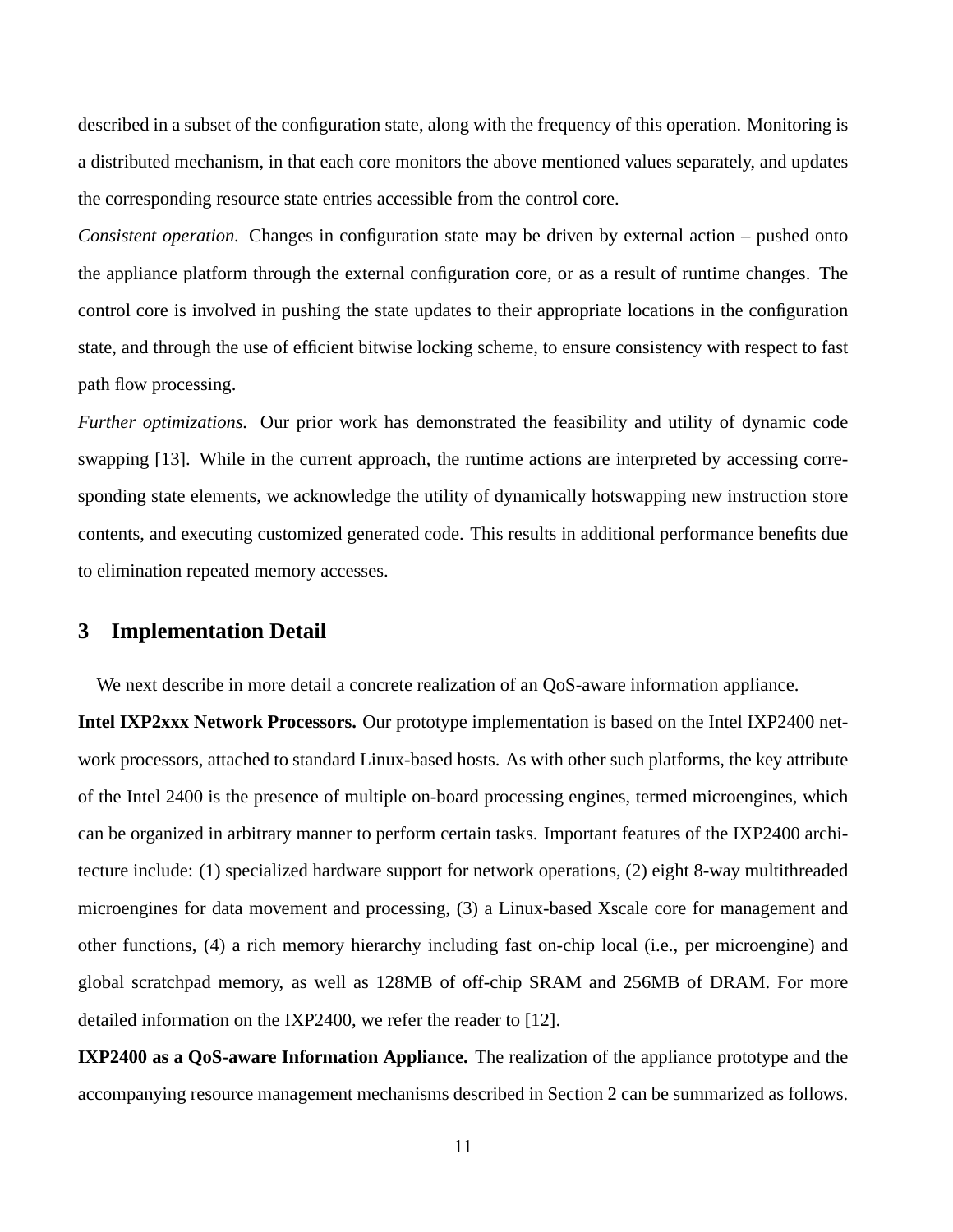The processing cores, i.e., the execution of fast path tasks like data receipt and transmission, and the application-provided IQ-handlers, are mapped to threads on the IXP's microengines. The IXP appliance is attached to an x86 host, which serves as the external configuration core. The control core functionality is executed by threads on a single dedicated microengine, with an XScale-resident component involved in signalling and communication with the external processor. RM points are embedded into fast path operations, and they are invoked with configurable frequencies, i.e., after processing each  $n$  appliacation-level data items. Monitoring operations are also executed at RM points, potentially with different granularity, and currently focused on monitoring various data rate and queue length indicators.

An IQ-flow is identified as a combination of networking information, i.e., source address, and applicationlevel information comprised of an efficient binary data type descriptor [4]. The classification process maps this into a configurable smaller bit-size identifier and classifies incoming data into DRAM-resident data buffers. Metadata queues are maintained in faster SRAM memory, with queue desciptors (including tail and head pointer, QoS-related information, etc.) residing in on-chip Scratchpad memory. The configuration state is distributed across microengines' local memories, Scratchpad and SRAM.

Current resource management operations focus on allocating microengine threads to service distinct IQ-flows. Such thread scheduling is described in per thread information, updated by the control core. It can result in several thread allocation schedules, further described and evaluated in Section 4.

### **4 Experimental Results**

**Experimental Setup.** We next discuss the results from the experimental analysis of the prototype IQappliance. The objective is to demonstrate that adaptive runtime resource allocation can result in a system with better overall utilization of shared resources. Low adaptation overheads make it possible to rapidly adapt to changes in runtime parameters and workload requirements, while still maintaining acceptable QoS levels for each of the distinct flows being handled. The experiments are conducted on a cluster of 2850 Xeon nodes, each with an IXP2400 network processor card, interconnected via 1Gbps Ethernet. One of the IXP cards is used as the network appliance being evaluated, while other nodes are used as data sources and destinations. Since the hardware platform used in this prototype implementation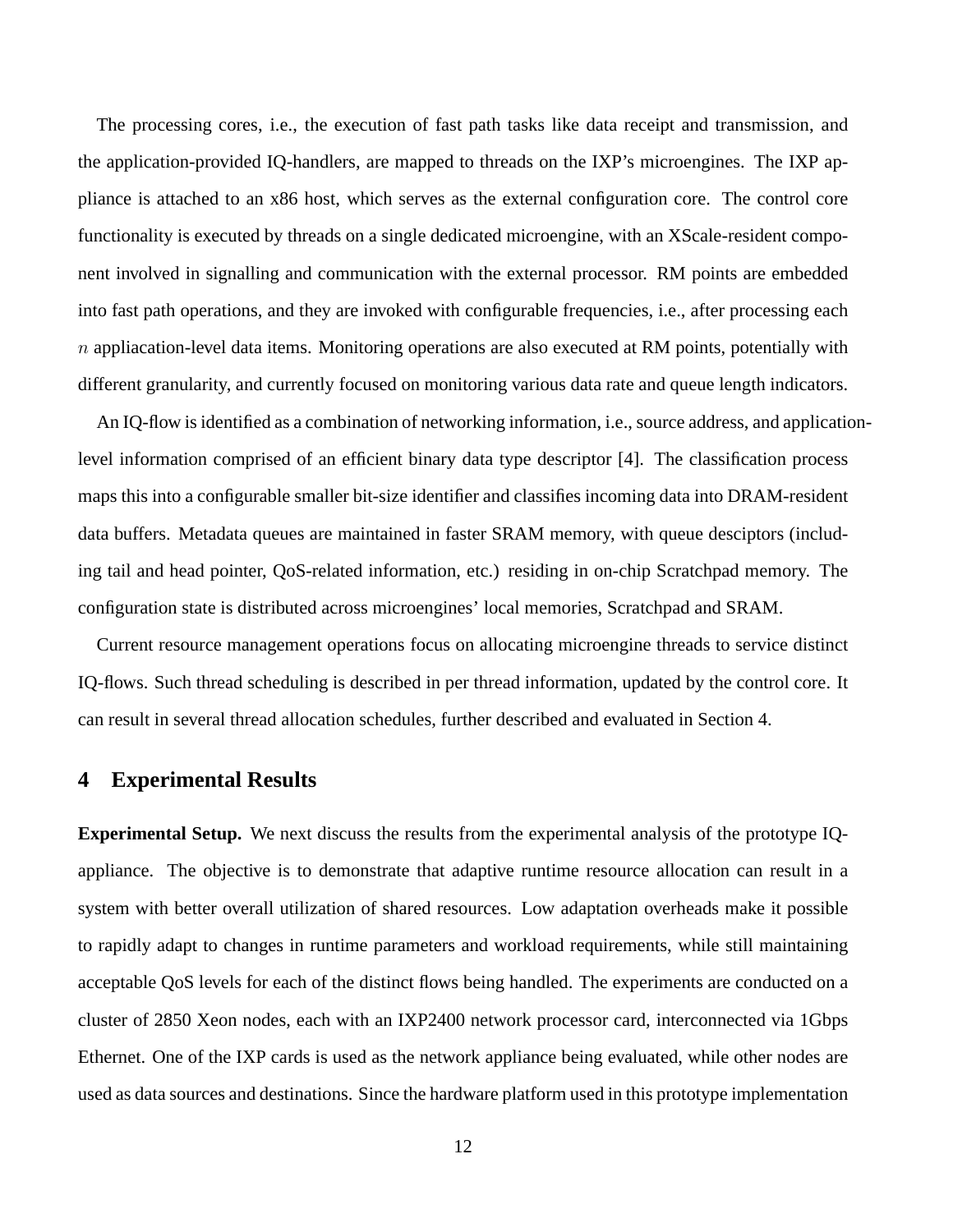| Round Robin (RR)                      | each thread polls the different flows in a round robin manner          |  |
|---------------------------------------|------------------------------------------------------------------------|--|
| Equal Static Allocation (EAS)         | threads are statically assigned to flows in a uniform manner           |  |
| Static Allocation (SA)                | threads are statically allocated to flows according to priority levels |  |
| Priority Aware (PA)                   | threads pull packets in the order of priority; lower priority flows    |  |
|                                       | are serviced only when no higher priority packets exist                |  |
| Priority Aware with Reservation (PAR) | a number of threads is preallocated to flows according to their        |  |
|                                       | priority (as in SA), while the remainder are shared in a               |  |
|                                       | priority-aware manner (as in PA)                                       |  |

**Table 1.** Resource Allocation Schemes

is capable of handling much more than the 1Gbps data rates which we can deliver to it in our testbed, we artificially limit the capacities of the outgoing links to 500Mbps.

In the following experiments, 3 flows A, B, C suffice for demonstrating the notion of QoS 'built into' the appliance. The flows are assignd different amounts of runtime resources. For instance, flow A has a metadata buffer of 512 words which is twice the size of B's and C's metadata queues. Each application flow also has some corresponding processing, which will be explained as and when necessary. The problem tackled below is to allocate computational resources to the different flows in the system, to ensure QoS guarantees at all points of time. This could also be viewed as a control system problem, where some feedback control is required to keep the system stable. In order to evaluate the QoS levels delivered to each flow, we vary the way in which the runtime allocates available resources, i.e., threads, to each flow, according to the resource allocation schemes described in Table 1. In the experiments described in the remainder of this section, flow B is always assigned the highest priority.

#### **Importance of Runtime Quality-Awareness**

*The case for priority-awareness.* The first set of experiments evaluates the different policies for resource (i.e., threads) allocation to flows, where each flow consumes equal amounts of the ingress bandwidth (i.e., data items from each flow arrive at approx. 330Mbps). The throughput measurements in Figure 2 show that while priority-sensitive schemes exhibit certain performance gains, the overall improvement in throughput levels is on the order of 10% for the high priority flow, and still almost 50% less than its incoming rate. Latency improvements, are however more pronounced, as can be seen in Figure 2 since data is dispatched more promptly form higher priority queues. These results demonstrate (1) the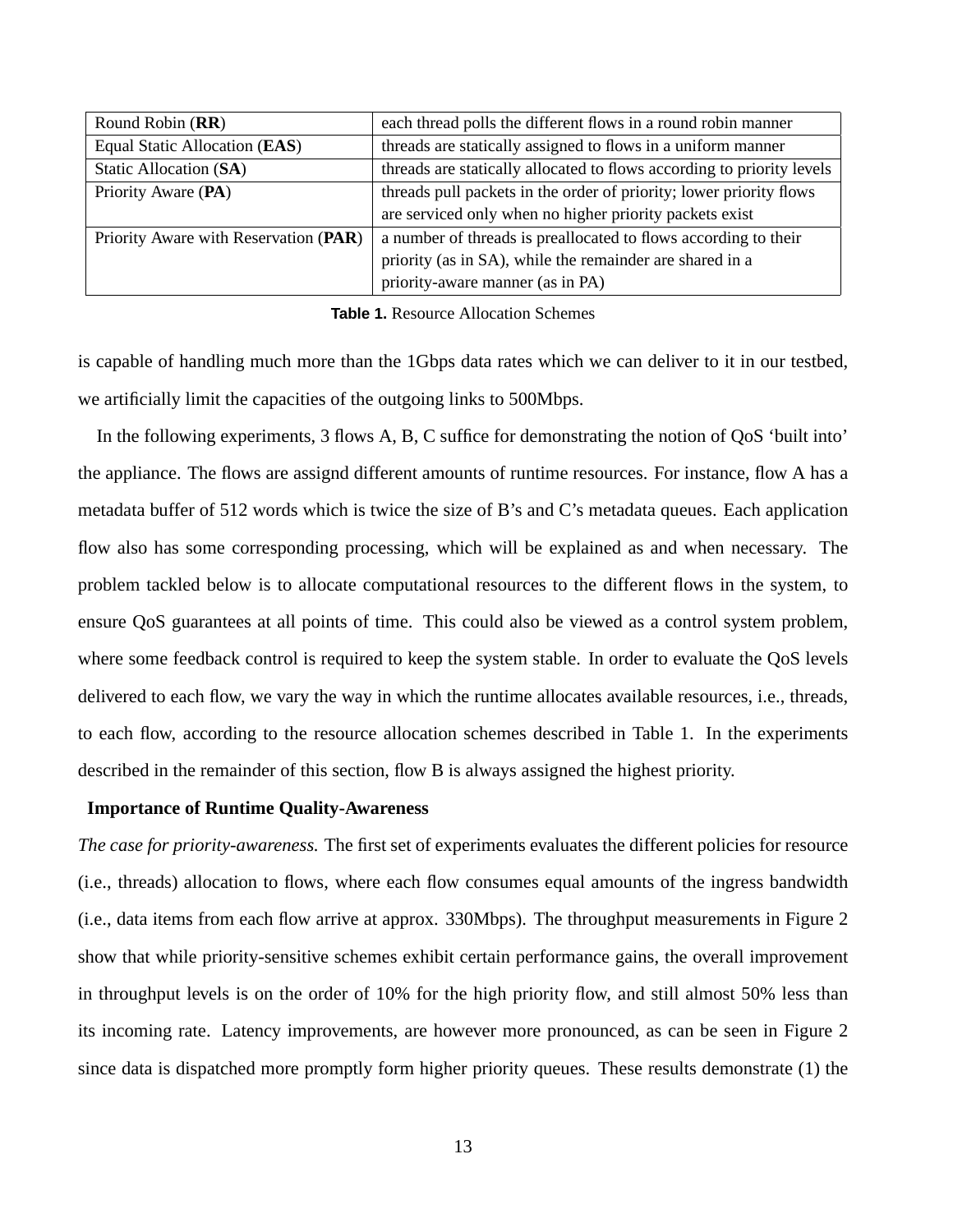







#### **Figure 3. Throughput and delay with pre-queueing/ingress IQ-flow handling**

importance of enabling some form of quality-awareness in the runtime, and (2) the need for greater coordination at multiple levels throughout the data path through the system.

*The need for pre-queuing IQ-flow handling.* Next, we exploit the runtime ability to associate application specific behaviors (i.e., codes) with select changes in the runtime operating conditions. Such event triggers can be exploited to permit graceful degradation of the service level under overloaded conditions. For instance, we may want to apply application-specific filtering actions to the less important flows (e.g., drop data in A and C if the respective queues are full), in the event of a critical event occurrence in the high priority flow (i.e., B). Such filtering actions are most suitable for pre-queuing execution, and are associated with the Rx codes. The results in Figure **??** illustrate the throughput and latency levels observed under different platform configurations when such Rx-side execution of applicationlevel handlers/codes is permitted. We refer to this as Priority-Aware Rx. We observe that throughput levels for the high priority queue finally reach the desired input levels. The graphs also demonstrate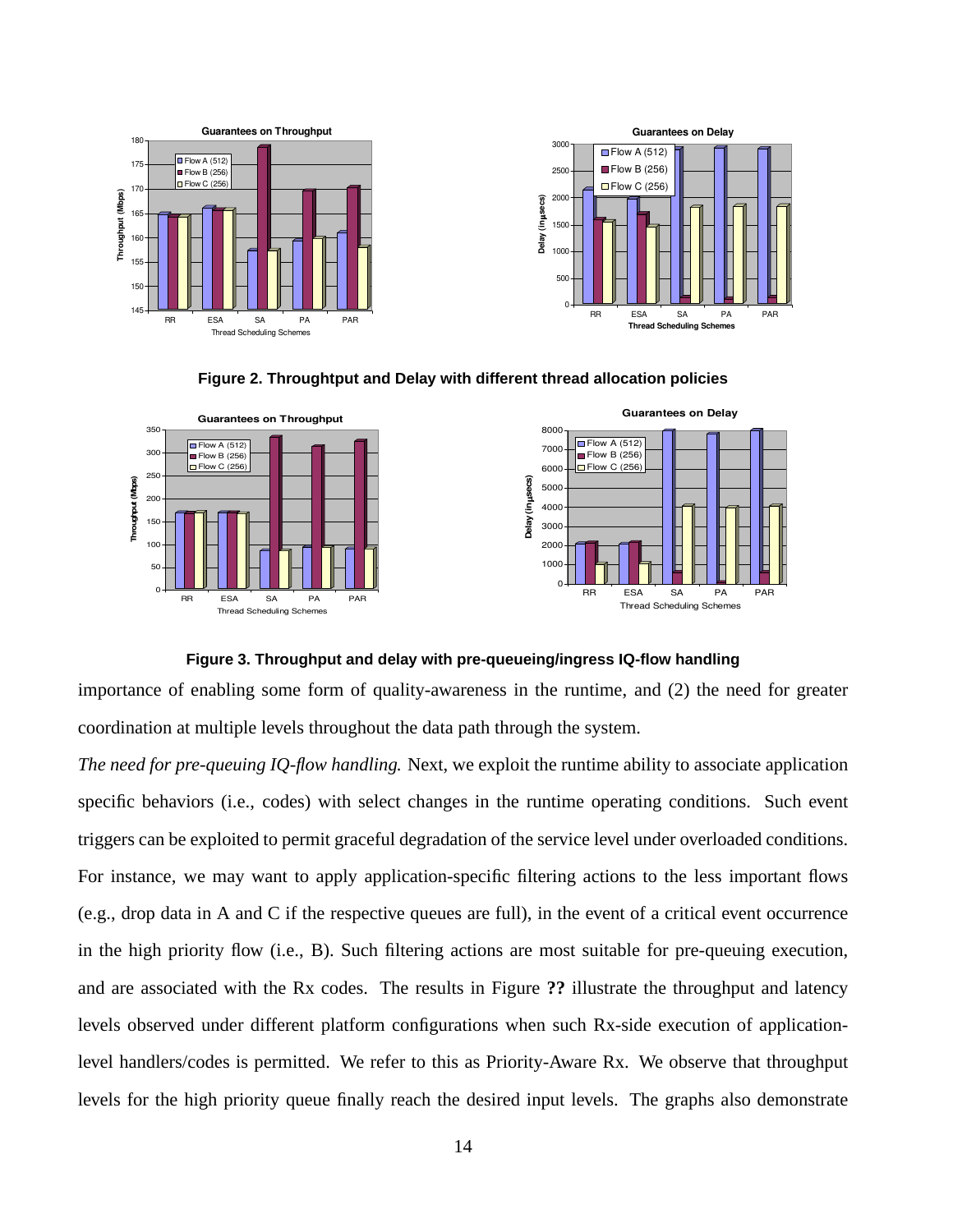

#### **Figure 4. Importance of minimal resource reservation.**

that providing platform events to which the application can respond in some custom manner, without having additional platform support to enforce different quality levels is insufficient (see bars for Priority Unaware RR or SA in both latency and bandwidth graphs.).

*Importance of resource reservation.* In order to guarantee certain minimal quality-levels, which are particularly important in virtualized environments, especially in the presence of dynamic variations in the workloads, it is necessary to rely on resource reservation. The results in Figures 4 are gathered for unequal input rates, with flow B's rate reaching 700Mbps, and flows A and C consuming the remaining 300Mbps on incoming bandwidth. The results show that under spikes in the higher priority workload, a purely priority-driven runtime behavior may be optimal for the high priority flow/service, but it may result in unacceptably low service levels for the remaining flows.

We present the results only for Priority Aware(PA) and Priority Aware with Reservations (PAR) schemes. PA completely starves the lower priority flows in order to service the higher priority flows, and drastically increases the observed delays. Such purely priority based resource allocation policy is therefore unacceptable in the aforementioned environments.

Thus, we summarize the results as follows: (1) priority-aware resource allocation schemes, such as SA, PA and PAR, are important for delivering differentiated service levels to incoming data flows; (2) associating IQ-handlers with platform event triggers permits applications to dynamically install prequeuing IQ-handlers, which further improve the platforms' ability to meet application-level quality requirements; and (3) coupling priority-aware resource allocations with mechanisms for per-flow minimal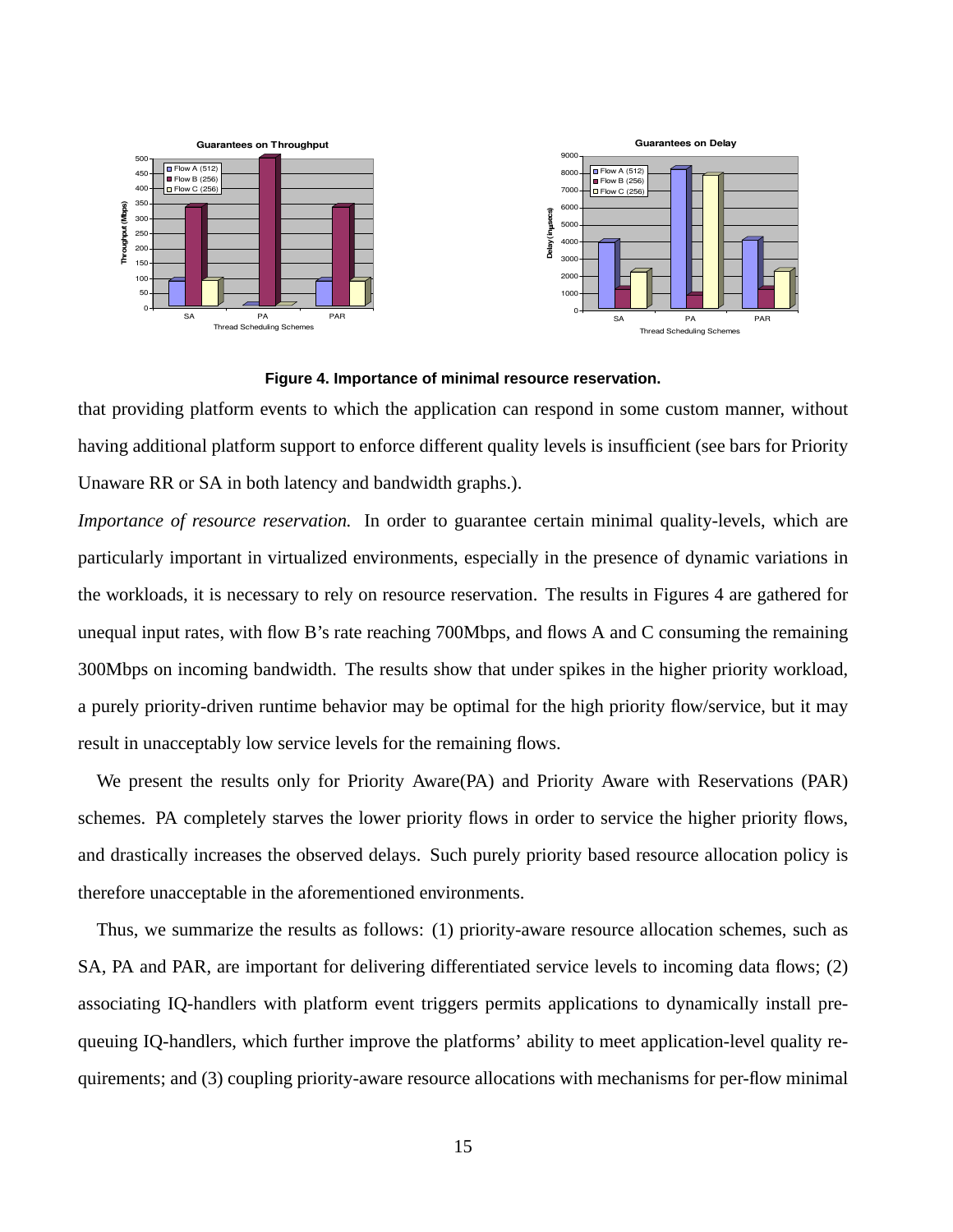

**Figure 5.** Importance of dynamic resource allocation

resource reservations is necessary to avoid unacceptable service degradation. These observations cause us to focus the remaining experimentation on the SA and PAR schemes, as they are the only ones which provide for priority-based resource allocation.

*Improved utilization of platform resources.* Focussing on the tradeoffs between dedicated resource usage and limites in the availability of shared resources, we see that the comparison of SA and PAR in Figure 5 indicates that with SA, the outgoing link reaches barely 40% utilization. In the second case, PAR ensures sharing of runtime resources, so that the outgoing link is fully utilized (500Mbps cumulative throughput). Interestingly, even the throughput levels for the lower priority flows experience a slight increase. Overall, with the PAR scheme, we attain more than a 300% improvement in throughput levels and more than a 50% latency reduction to the critical flow.

### **Feasibility of achieving quality-awareness.**

*Monitoring overheads.* The next set of experiments aims to understand the overheads and impact of continuous platform monitoring. The resources being monitored are specified as part of the runtime's configuration state, and as their size and type vary, so do the overheads. For simplicity, we distinguish between 'Simple' and 'Fancy' monitoring, which differ significantly in the number of runtime parameters being monitored. Simple monitoring tracks the aggregate resource utilization at a particular priority (i.e., QoS) level, whereas Fancy monitoring further differentiates the resources consumed by individual flows within a QoS level. In addition, we also support Queue Length Monitoring, which reports only the lengths of the different queues in the system. The results in Figure 6 indicate that even with Fancy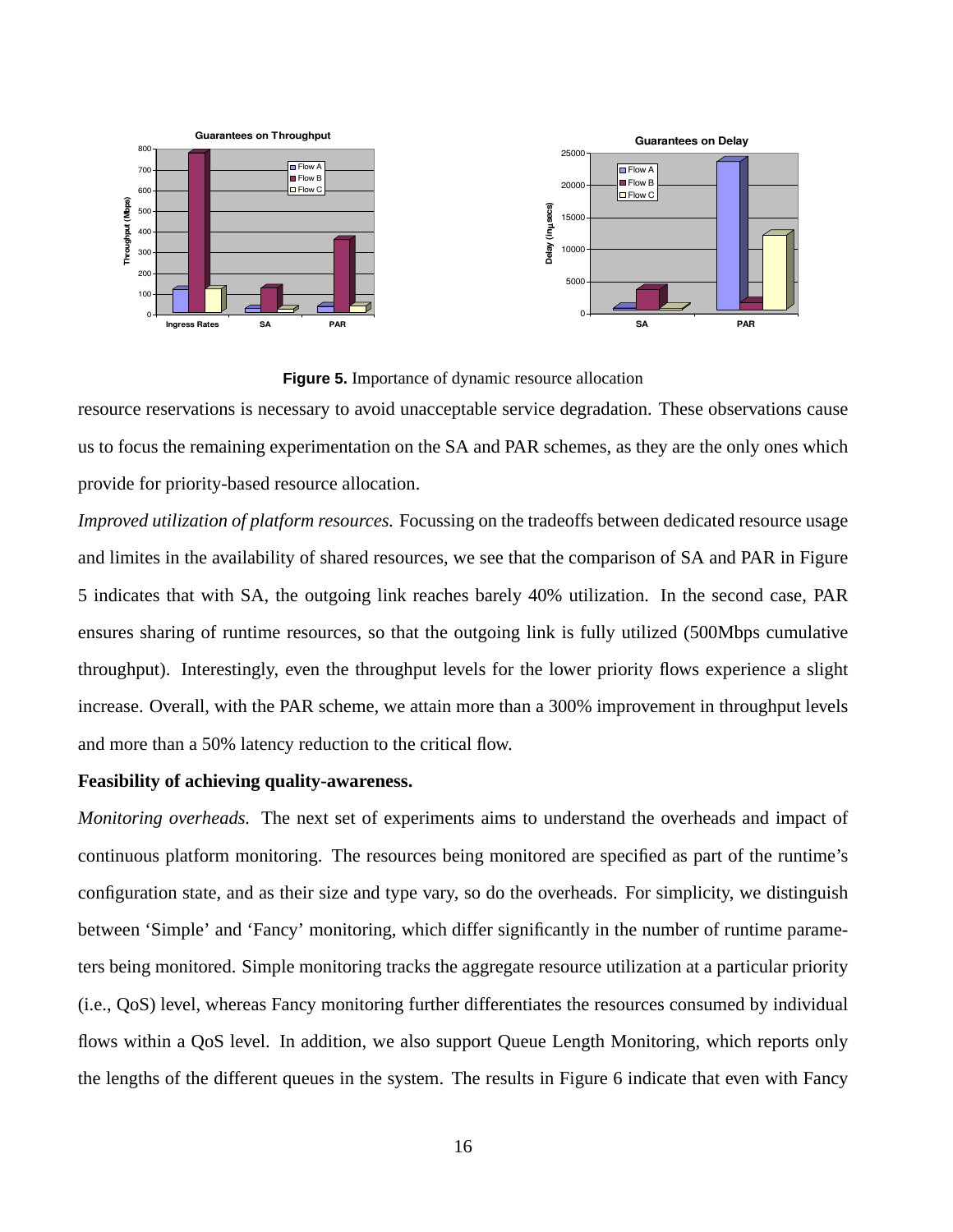

**Figure 6.** Monitoring Overheads



 $\Omega$ 50 100 150 20 250 300 350 **Throughput (Mbps) Flow B Guarantees on Throughput ■** Rates with Frequent **Monitoring** Rates with Infrequent Monitoring

**Figure 7.** Monitoring Effects on Rates





Next, we evaluate the impact of varying monitoring frequency. For frequent monitoring, the priority specifications are checked at every context, i.e., distributed monitoring. For infrequent monitoring, a single control context is given the responsibility of reading the priority specification whenever it gets a chance to run. Figure 7 shows that the frequency impact on packet throughput is negligible and remains within few percent for different flow priorities. More interestingly, due to the parallel nature of the execution platform, and the hardware supported thread scheduling, which performs context switches only when threads perform I/O operations, increasing the monitoring frequency may even reduce message delays. The results in Figure 8 show negligible delay increases for one of the three flows (C) and more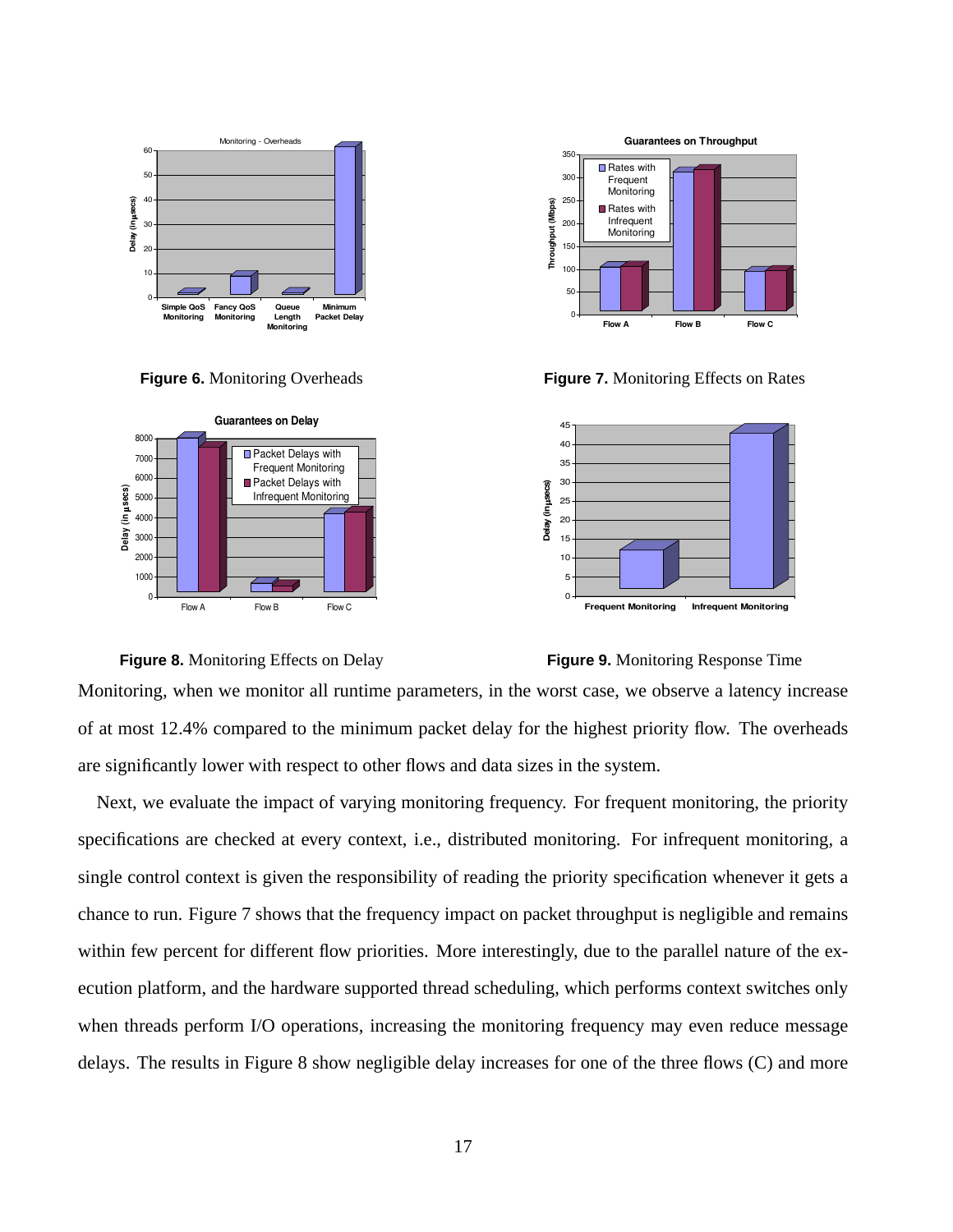visible delay decreases for the other two flows. Finally, we also evaluate the runtime responsiveness to changes in some of the monitored parameters, as a function of the monitoring frequency. We observe that even with infrequent monitoring, we can detect changes in runtime parameters within 45usec, which is less than 2/3 of the minimum packet delay. This is again due to the fact that the monitoring functionality is distributed across multiple hardware supported contexts in the parallel platform.

*Classification overheads.* We also evaluate the overheads associated with other runtime mechanisms described in Section 2. The results in Figure 10 show that accesses to configuration state distributed across DRAM, SRAM and Scratch can be executed with negligible overheads, of less than 0.3usec for state in DRAM, including the classification operation. Updates to individual state entries can be performed with maximum 1usec penalty (again, for DRAM-resident state), and the maximum observed delay to consistently propagate updates from the external configuration host to individual fast path processing thread is less than 100usec.

#### **Dynamic adaptation.**

A set of experiments validates the platform's ability to dynamically adapt to changes in operating conditions. Figure 11 demonstrates the adaptability of the system. The bars marked Input track the ingress flow rates over time, and the interleaved bar sets marked with Dynamic Adaptation Scheme (DAS) report the observed egress rates. Initially, the resource allocation policy gives equal priority to all flows as long as it can keep up with their rates (as shown in the first pair of bars). As soon as the control core detects the ingress rates increases at time *t2*, it switches to a resource allocation policy of priority scheduling with reservations, so as to give maximum resources to the critical flow B, while still meeting the minimal QoS levels for the remaining flows (see the second pair of bars). As a result, flow B's data is processed at line rates, while the remaining flows receive minimal bandwith levels. Furthermore, when B's ingress rate is reduced at *t3*, this policy results in appropriate adjustments so that the remainder of the available resources is allocated to flows A and C. Note that at all times, the maximum available outgoing bandwidth of 500Mbps is fully utilized. Similar behavior can be observed if multiple data streams are classified in flows.

#### **Multi-instance appliances.**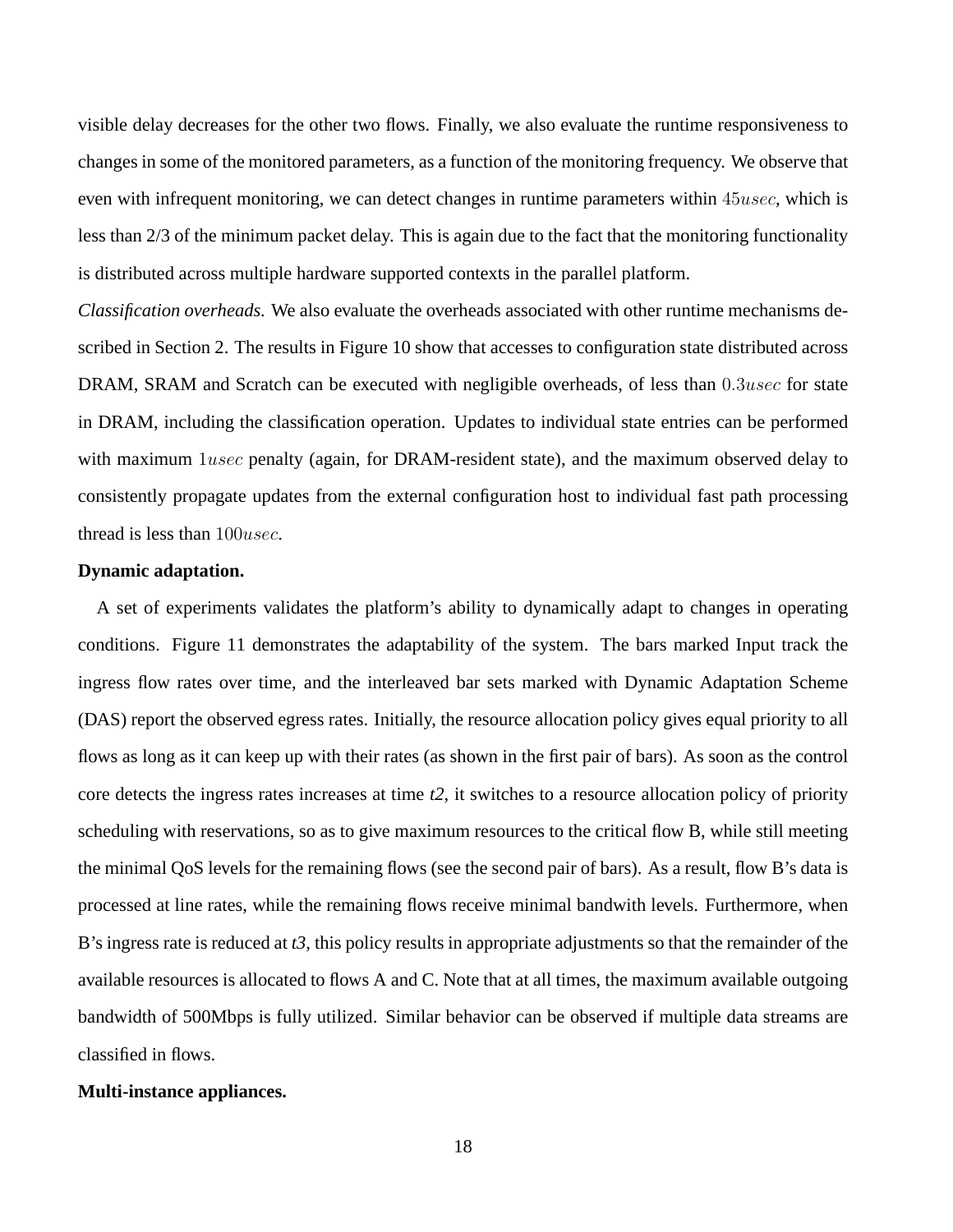| <b>Operation</b>                                               | Overhead     |
|----------------------------------------------------------------|--------------|
| Classify/DRAM                                                  | $0.256$ usec |
| Classify/SRAM                                                  | $0.1$ usec   |
| Classify/Scratch                                               | $0.095$ usec |
| Update single entry                                            | 1 µsec       |
| Maximum consistency<br>delay for updates from<br>external host | 99.86 µsec   |



#### **Figure 10.** Runtime overheads **Figure 11.** Adaptive Scheduling

Our final results results use replays of actual enterprise data, collected at one of our industry partners, Delta Air Lines. Here, three different processing actions, i.e., IQ-flow handlers, are applied to select data items, depending on their type. Consider data items from multiple sources at an airport that need to be exchanged with various system components. Flow A consists of updates to an external service, such as caterers. Delta data needs to be purged from sensitive information and its format standardized, resulting in 100B data item. Flow B consists of airport display updates. The processing and format translation actions for this data type are simpler, but of higher priority, and result in a 300B data item. Finally, flow C consists of state updates for fault-tolerance reasons, which result in a limited number of data accesses and minor size changes. The incoming data streams consist of a uniform distribution of all data types.

The results depicted in Figure 12 lead to two conclusions. First, they demonstrate the feasibility of supporting a mix of data handlers on a single 'multi-appliance' platform. Second, they ilustrate that even under different processing requirements for individual flows, the proposed appliance design, where platform-level parameters are monitored and used to drive the selection of 'scheduling' actions, result in most desirable performance levels. We observe that the most important flow receives the highest percentage of available outgoing bandwidth, with lowest latencies. The remaining bandwidth is evenly distributed amongst updates from the other flows, with flow A experiencing larger per-data item delays due to the significantly greater complexity of the data handler itself. Additional experimentation (not reported here) with data streams consisting of larger data sizes, based on the Delta data and with similar handler behaviors, demonstrate that data sizes do not affect the platforms ability to continue to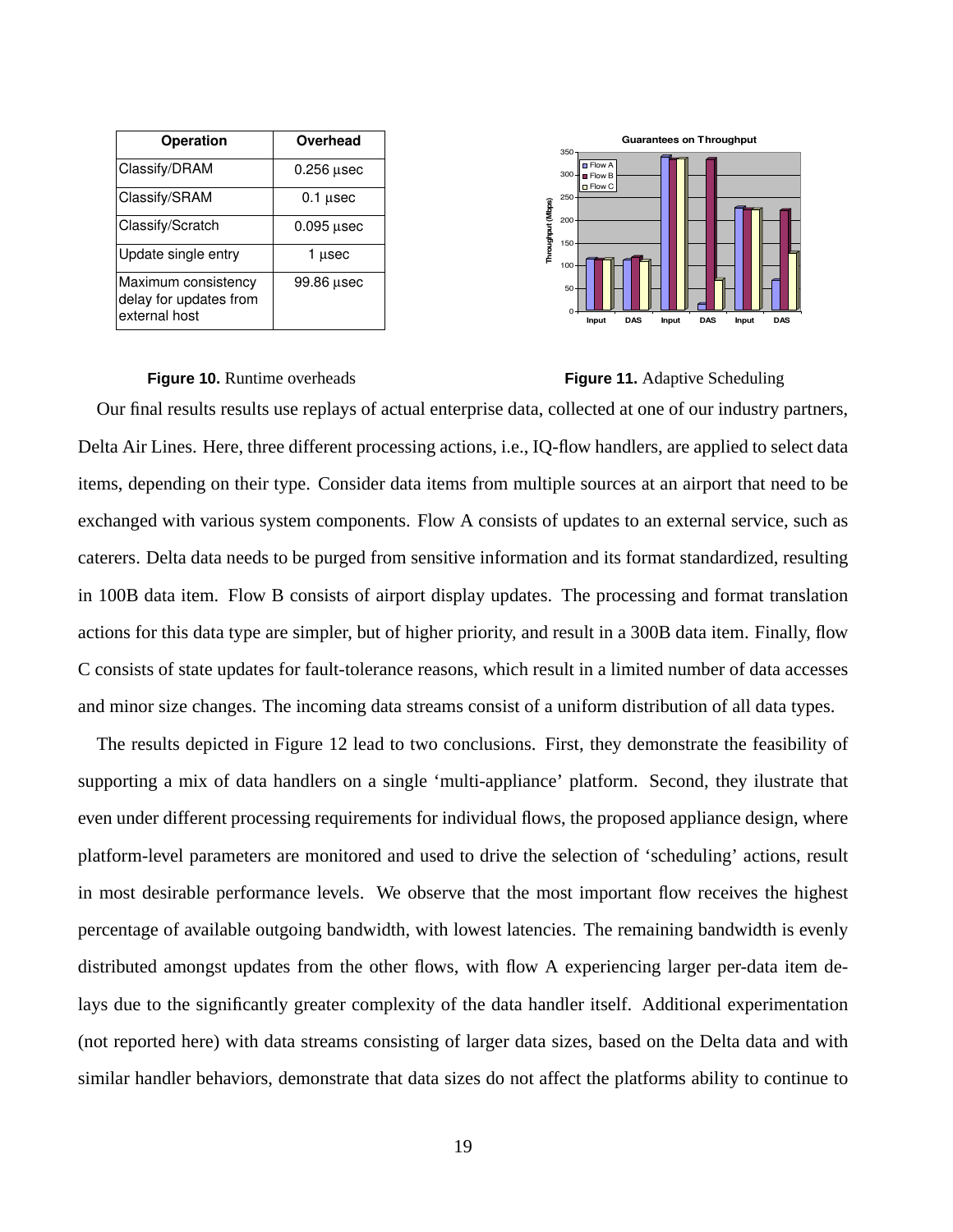

**Figure 12.** Bandwidth utilization and delay for Delta Airlines data with three different IQ-handlers. demonstrate the same desired behavior.

### **5 Related Work**

The work presented in this paper builds on our previous research to enable dynamically extensible communications platforms capable of efficiently running a wide range of application-level processing functions, represented via stream handlers [7, 13]. Such in-transit data manipulation services have been addressed by a large body or work, from active networking research [25], to research on augmenting the functionality of communications devices for select application tasks [20, 16]. Research on benefits of offloading some procssing to Network Processors is also presented in [28, 3]. This paper differs from this and our own prior work, first by exploring in detail the runtime capabilities needed for efficiently utilizing aggregate platform resources, while still meeting QoS requirements for individual application flows. Second, we specifically address the runtime functionality needed for customizing information appliances, and permitting their concurrent use for multiple types of application processing, across multiple flows. The ability to modify the original data stream, and personalize it, or according to a set of criteria, customize it for its final destination, has been previously termed data or information virtualization [24]. This paper uses this term to denote application-specific data handling.

Finally, the runtime capabilities advocated in this paper rely on continuous platform monitoring and adaptation. Similar techniques have been widely used for tuning and monitoring distributed enterprise systems [1, 2], to deploying codes in wide area infrastructures [14], to adaptive QoS for delivering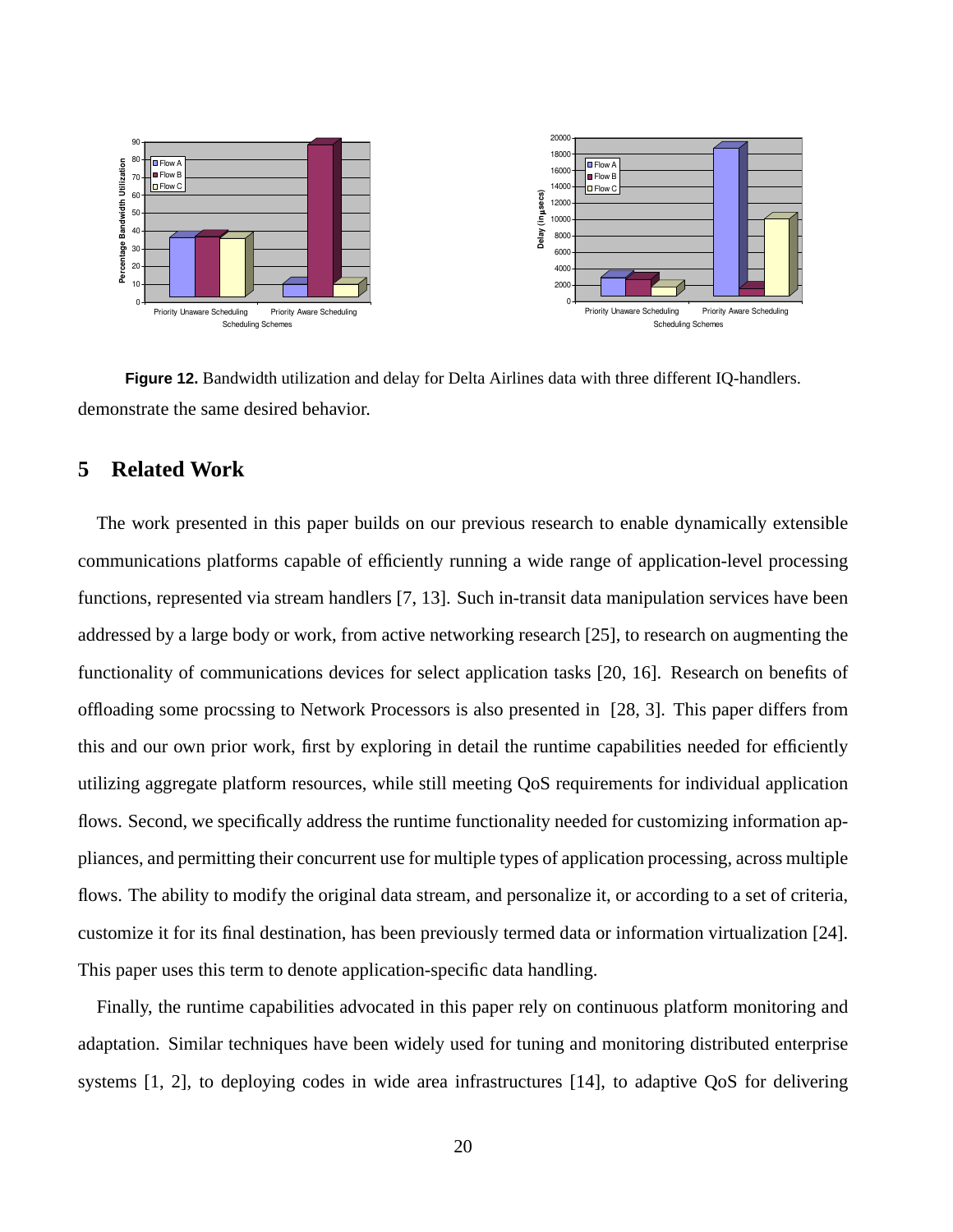scalable media to end systems [5], etc.

### **6 Conclusions and Future Work**

This paper describes a runtime environment for the important class of 'information appliances' typically found in modern distributed infrastructures. The approach taken (1) enables the creation of extensible appliances that can be customized to execute diverse application-specific processing actions, (2) enriches the runtime with QoS-aware functionality, IQ-appliances, so that the specific quality requirements of individual data flows can be met, and (3) includes continuous monitoring and adaptation capabilities so as to optimize platform utilization and attain individual service levels, while still honoring flows' minimum quality guarantees. We argue that the use of such appliances is particularly important for the enterprise systems and applications, where increasing levels of system virtualization are creating an ever-increasing number of information flows with different needs and of different types.

In ongoing and future work, we expect to be able to repeat or further enhance the experimental results with data traces and behaviors that match real-life conditions gathered at some of our partner enterprise institutions. One avenue of future work will integrate these runtime capabilities with a virtualized network interface device developed by our group, so as to further enhance our ability to create end-to-end virtualized distributed platforms. We will also focus on better understanding the various impacts of mixing shared and dedicated platform resources to our ability to attain desired services levels across a mix of workloads and application and VM behaviors.

### **References**

- [1] S. Agarawalla, G. Eisenhauer, and K. Schwan. Lightweight Morphing Support for Evolving Middleware Data Exchanges in Distributed Applications. In *Proc. of International Conference on Distributed Computing Systems*, 2005.
- [2] S. Agarwala, Y. Chen, D. Milojicic, and K. Schwan. QMON: QoS- and Utility-Aware Monitoring in Enterprise Systems. In *The 3rd IEEE International Conference on Autonomic Computing*, 2006.
- [3] C. Albrecht, J. Foag, R. Koch, and E. Maehle. DynaCORE-A Dynamically Reconfigurable Coprocessor Architecture for Network Processors. In *Proceedings of the 14th Euromicro International Conference on Parallel, Distributed, and Network-Based Processing*, 2006.
- [4] F. Bustamante, G. Eisenhauer, K. Schwan, and P. Widener. Efficient Wire Formats for High Performance Computing. In *Proc. of Supercomputing 2000*, Dallas, TX, Nov. 2000.
- [5] A. Campbell and G. Coulson. QoS Adaptive Transports: Delivering Scalable Media to the Desk Top. In *IEEE Network Magazine*, 1997.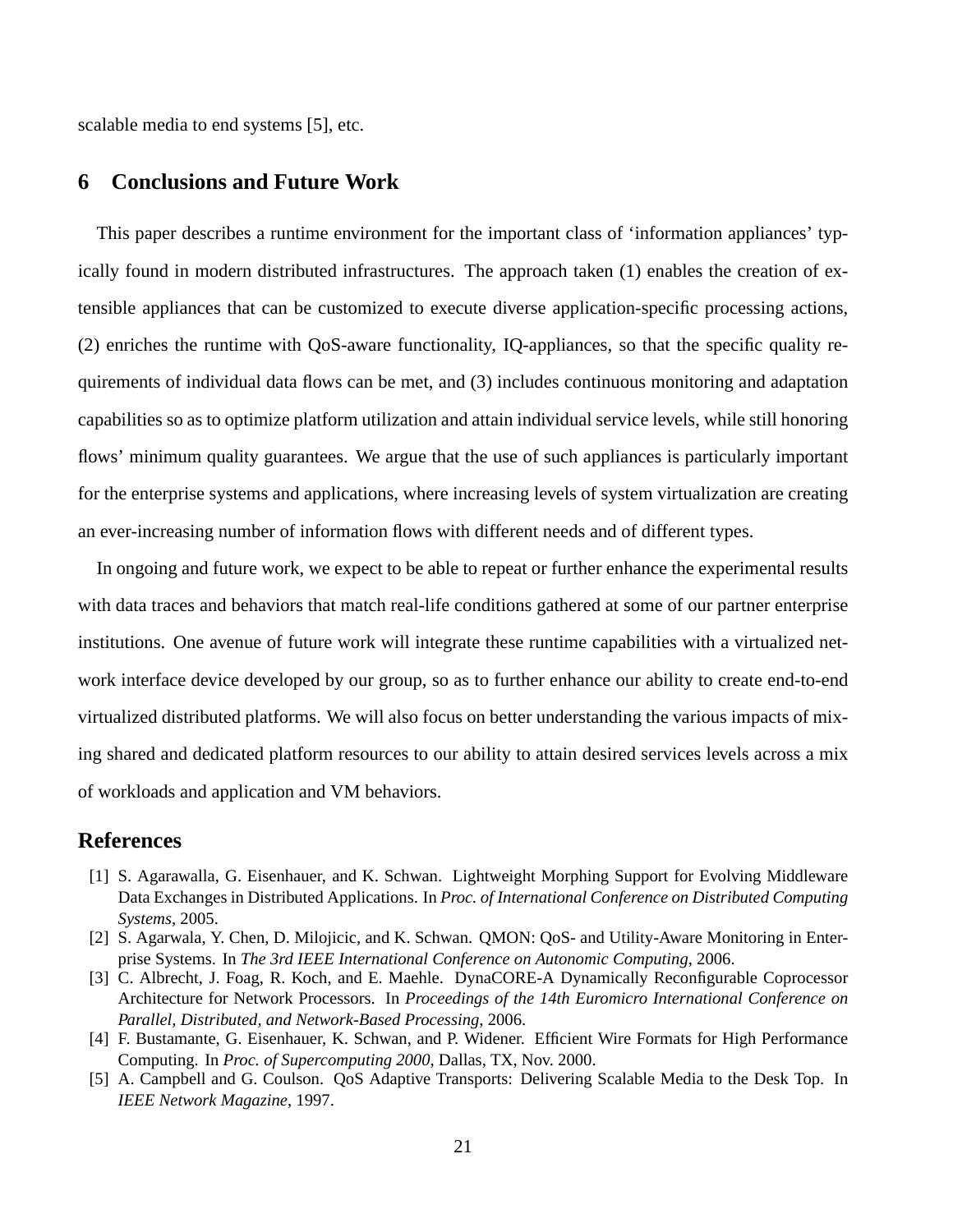- [6] A. Gavrilovska, S. Kumar, S. Sundaragopalan, and K. Schwan. Platform Overlays: Enabling In-Network Stream Processing in Large-scale Distributed Applications. In *15th Int'l Workshop on Network and Operating Systems Support for Digital Audio and Video (NOSSDAV'05)*, Skamania, WA, 2005.
- [7] A. Gavrilovska, K. Mackenzie, K. Schwan, and A. McDonald. Stream Handlers: Application-specific Message Services on Attached Network Processors. In *Proc. of Hot Interconnects 10*, Stanford, CA, Aug. 2002.
- [8] A. Gavrilovska, K. Schwan, and S. Kumar. The Execution of Event-Action Rules on Progammable Network Processors. In *Workshop on Operating System and Architectural Support for the On-Demand IT Infrastructure (OASIS 2004), held with ASPLOS-XI*, Boston, MA, 2004.
- [9] A. Gavrilovska, K. Schwan, and V. Oleson. Practical Approach for Zero Downtime in an Operational Information System. In *Proc. of 22nd International Conference on Distributed Computing Systems (ICDCS'02)*, Vienna, Austria, July 2002.
- [10] C. D. Gill, F. Kuhns, D. Levine, D. C. Schmidt, B. S. Doerr, , and R. E. Schantz. Applying Adaptive Realtime Middleware to Address Grand Challenges of COTS-based Mission-Critical Real-Time Systems. In *Proceedings of the 1st International Workshop on Real-Time Mission-Critical Systems: Grand Challenge Problems*, Phoenix, Arizona, Nov. 1999.
- [11] Intel Corporation. *Intel Network Processor Family*. http://developer.intel.com/design/network/producs/ npfamily/.
- [12] Intel Corporation. *Intel IXP2400 Network Processor: Flexible, High-Performance Solution for Access and Edge Applications. White Paper*, 2003.
- [13] S. Kumar, A. Gavrilovska, K. Schwan, and S. Sundaragopalan. C-Core: Using Communication Cores for High Performance Network Services. In *Proc. of 4th Int'l Conf. on Network Computing and Applications (IEEE NCA05)*, Cambridge, MA, 2005.
- [14] V. Kumar, B. F. Cooper, Z. Cai, G. Eisenhauer, and K. Schwan. Resource-Aware Distributed Stream Management using Dynamic Overlays. In *Proc. of 25th IEEE International Conference on Distributed Computing Systems (ICDCS-2005)*, Columbus, OH, 2005.
- [15] V. Kumar, M. Mansour, B. Martin, J. Mehalingham, and K. Schwan. Policies for Enterprise Information Systems: Two Case Studies. In *10th IFIP/IEEE Symposium on Integrated Management*, Munich, Germany, May 2007.
- [16] J. Liu, J. Wu, S. P. Kini, P. Wyckoff, and D. K. Panda. High Performance RDMA-Based MPI Implementation over InfiniBand. In *Int'l Conference on Supercomputing (ICS '03)*, 2003.
- [17] Network content flow analysis and virtual machine technologies solutions from netronome. www.netronome.com.
- [18] V. Oleson, K. Schwan, G. Eisenhauer, B. Plale, C. Pu, and D. Amin. Operational Information Systems An Example from the Airline Industry. In *First Workshop on Industrial Experiences with Systems Software (WIESS)*, Oct. 2000.
- [19] L. Peterson, S. Shenker, and J. Turner. Overcoming the Internet Impasse through Virtualization. In *Proc. of HotNets-III*, Cambridge, MA, Nov. 2004.
- [20] M.-C. Rosu, K. Schwan, and R. Fujimoto. Supporting Parallel Applications on Clusters of Workstations: The Virtual Communication Machine-based Architecture. *Cluster Computing, Special Issue on High Performance Distributed Computing*, May 1998.
- [21] P. Royal, M. Halpin, A. Gavrilovska, and K. Schwan. Utilizing Network Processors in Distributed Enterprise Environments. In *5th Int'l Conf. on Network Computing and Applications*, Cambridge, MA, 2006.
- [22] Tibco Software Inc. *Tibco ActiveEnterprise: XML Tools*. http://www.tibco.com/solutions/products/ extensibility/.
- [23] Server virtualization and virtualization infrastructure management solutions from virtualiron. www.virtualiron.com.
- [24] L. Weng, G. Agrawal, U. Catalyurek, T. Kurc, S. Narayanan, and J. Saltz. An Approach for Automatic Data Virtualization. In *HPDC*, 2004.